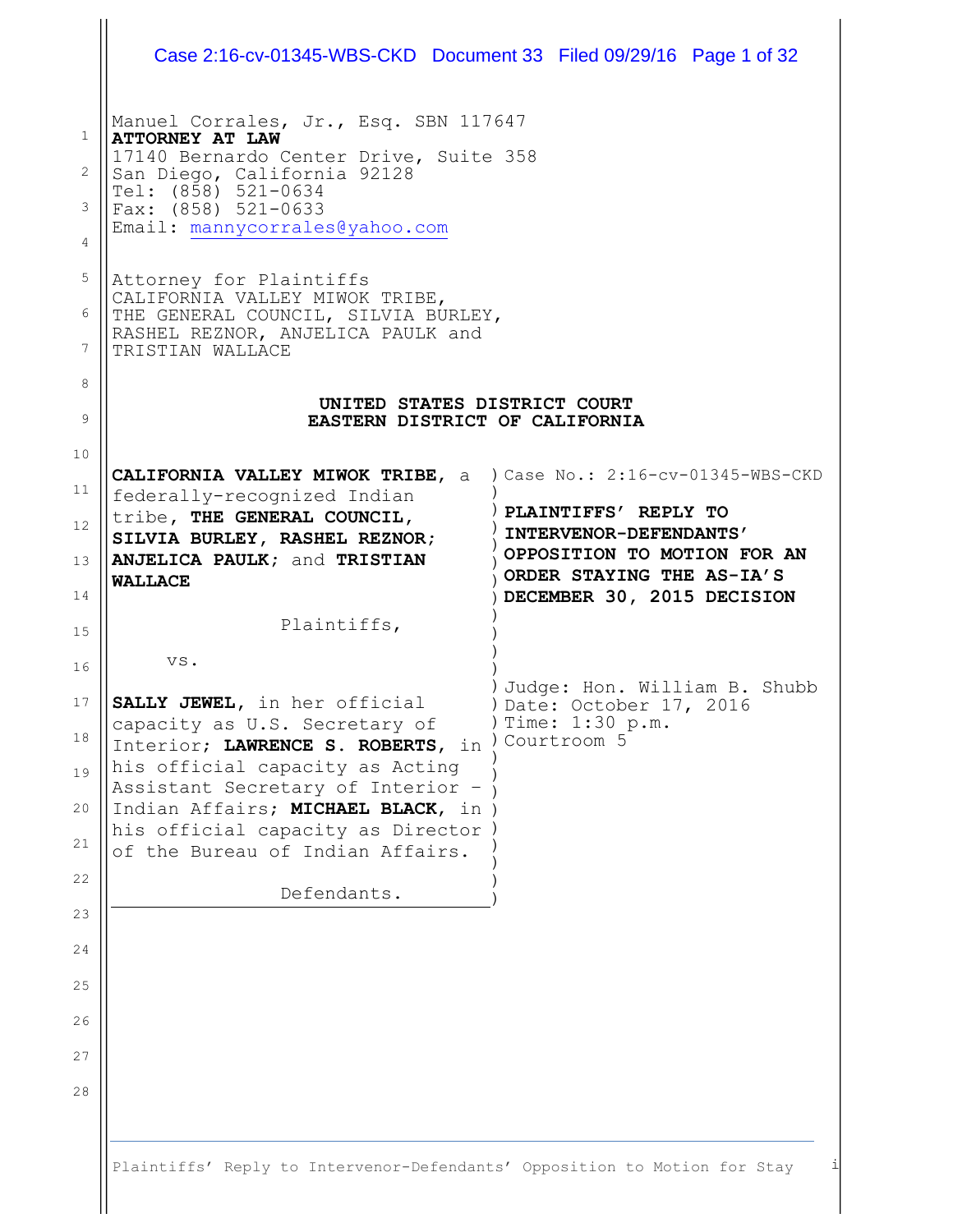Case 2:16-cv-01345-WBS-CKD Document 33 Filed 09/29/16 Page 2 of 32

#### **TABLE OF CONTENTS**

1

| 2  |  |                                                                                        |
|----|--|----------------------------------------------------------------------------------------|
| 3  |  | I. SUMMARY OF POINTS IN REPLY 1                                                        |
| 4  |  | II. PLAINTIFFS DID NOT FAIL TO APPEAL THE U.S.                                         |
| 5  |  | DISTRICT COURT ORDER GRANTING SUMMARY                                                  |
| 6  |  | JUDGMENT, BUT INSTEAD WERE BARRED FROM<br>APPEALING THAT ORDER WHEN THE GOVERNMENT     |
| 7  |  |                                                                                        |
| 8  |  | III. A STAY IS WARRANTED BECAUSE PLAINTIFFS                                            |
| 9  |  | ARE LIKELY TO SUCCEED ON THE MERITS  3                                                 |
| 10 |  | A. THE 2015 DECISION IS ERRONEOUSLY<br>PREDICATED ON A TIME-BARRED CLAIM               |
|    |  | THAT THE 1998 RESOLUTION ESTABLISHING                                                  |
| 11 |  | THE GENERAL COUNCIL WAS INVALID AT                                                     |
| 12 |  |                                                                                        |
| 13 |  | B. THE U.S. DISTRICT COURT IMPROPERLY                                                  |
| 14 |  | DIRECTED THAT THE AS-IA RECONSIDER                                                     |
|    |  | HIS 2015 DECISION BASED ON A<br>TIME-BARRED CLAIM  13                                  |
| 15 |  |                                                                                        |
| 16 |  | C. PLAINTIFFS PRESERVED THE STATUTE OF<br>LIMITATIONS ISSUE BEFORE THE U.S             |
| 17 |  | DISTRICT COURT IN DIXIE'S FEDERAL                                                      |
| 18 |  |                                                                                        |
| 19 |  | D. THE ISSUE OF THE VALIDITY OF THE 1998                                               |
|    |  | RESOLUTION ESTABLISHING THE GENERAL                                                    |
| 20 |  | COUNCIL WAS NEVER REFERRED TO THE AS-IA<br>FOR REVIEW BY THE INTERIOR BOARD OF         |
| 21 |  | 17<br>INDIAN APPEALS                                                                   |
| 22 |  | E. THE 2015 DECISION ERRONEOUSLY CONCLUDED                                             |
| 23 |  | THAT THE 1998 GENERAL COUNCIL WAS<br>ESTABLISHED MERELY TO "MANAGE THE                 |
| 24 |  | PROCESS "OR REORGANIZING THE TRIBE"  19                                                |
| 25 |  | F. THE 2015 DECISION INCORRECTLY CONCLUDES                                             |
| 26 |  | THAT PRIOR FEDERAL COURT DECISIONS HAVE                                                |
| 27 |  | HELD THAT THE TRIBE'S MEMBERSHIP IS LARGER                                             |
|    |  | THAN FIVE MEMBERS AND HAS MISCONSTRUED<br>THE HISTORY OF THE CALIFORNIA RANCHERIAS  21 |
| 28 |  |                                                                                        |
|    |  |                                                                                        |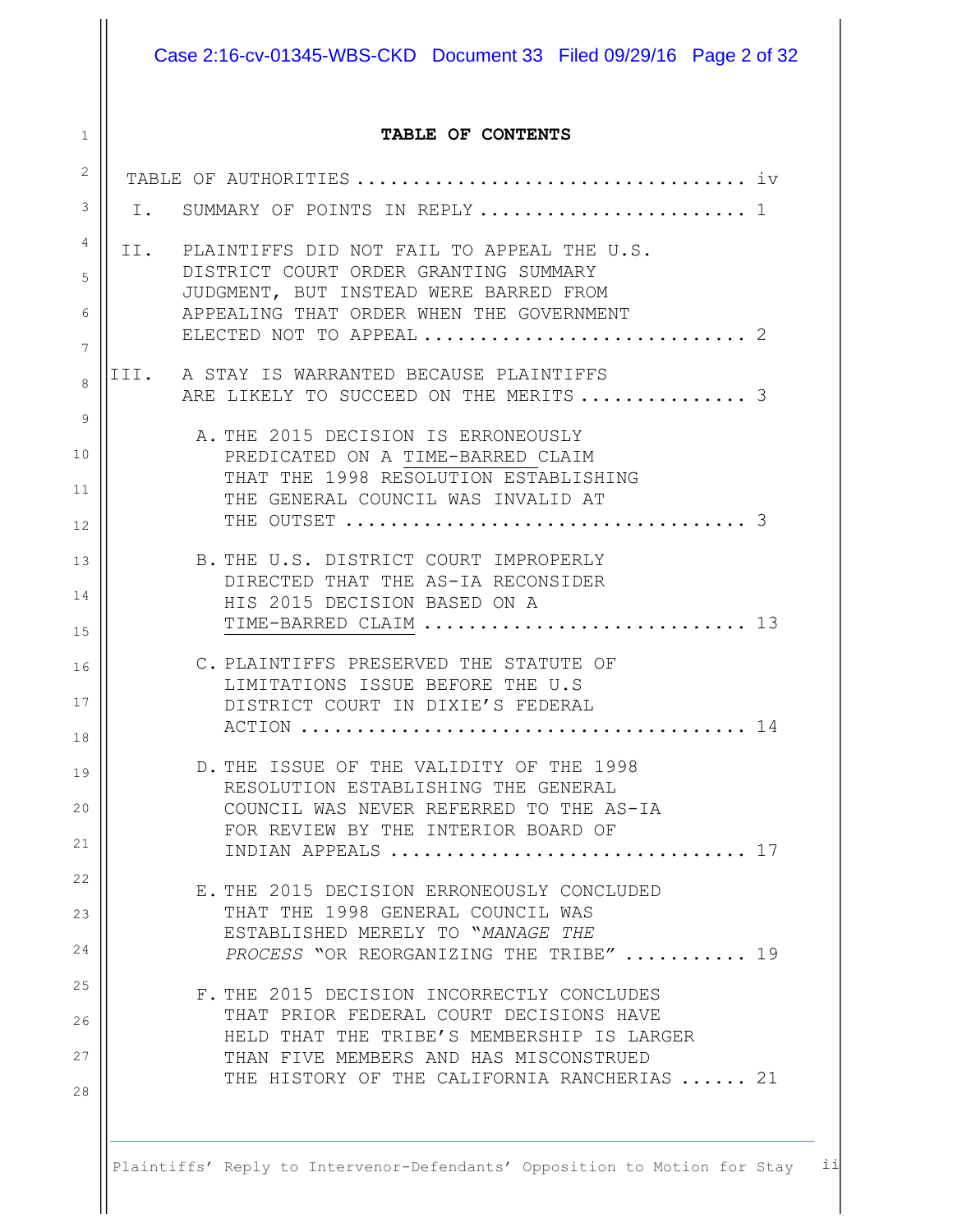|                              | Case 2:16-cv-01345-WBS-CKD Document 33 Filed 09/29/16 Page 3 of 32                 |  |
|------------------------------|------------------------------------------------------------------------------------|--|
| $\mathbf{1}$                 | G. THE "ELIGIBLE GROUP SYSTEM" IMPROPERLY<br>FORCES THE TRIBE TO "RE-ORGANIZE"  23 |  |
| $\sqrt{2}$<br>$\mathfrak{Z}$ | IV. PLAINTIFFS HAVE SHOWN THEY ARE LIKELY<br>TO SUFFER IMMINENT AND IRREPARABLE    |  |
| 4<br>5<br>6                  |                                                                                    |  |
| $7\phantom{.0}$              |                                                                                    |  |
| 8                            |                                                                                    |  |
| 9                            |                                                                                    |  |
| 10                           |                                                                                    |  |
| 11<br>12                     |                                                                                    |  |
| 13                           |                                                                                    |  |
| 14                           |                                                                                    |  |
| 15                           |                                                                                    |  |
| 16                           |                                                                                    |  |
| 17                           |                                                                                    |  |
| 18<br>19                     |                                                                                    |  |
| $20$                         |                                                                                    |  |
| 21                           |                                                                                    |  |
| 22                           |                                                                                    |  |
| 23                           |                                                                                    |  |
| 24                           |                                                                                    |  |
| 25                           |                                                                                    |  |
| 26<br>27                     |                                                                                    |  |
| $2\,8$                       |                                                                                    |  |
|                              |                                                                                    |  |
|                              | Plaintiffs' Reply to Intervenor-Defendants' Opposition to Motion for Stay ii       |  |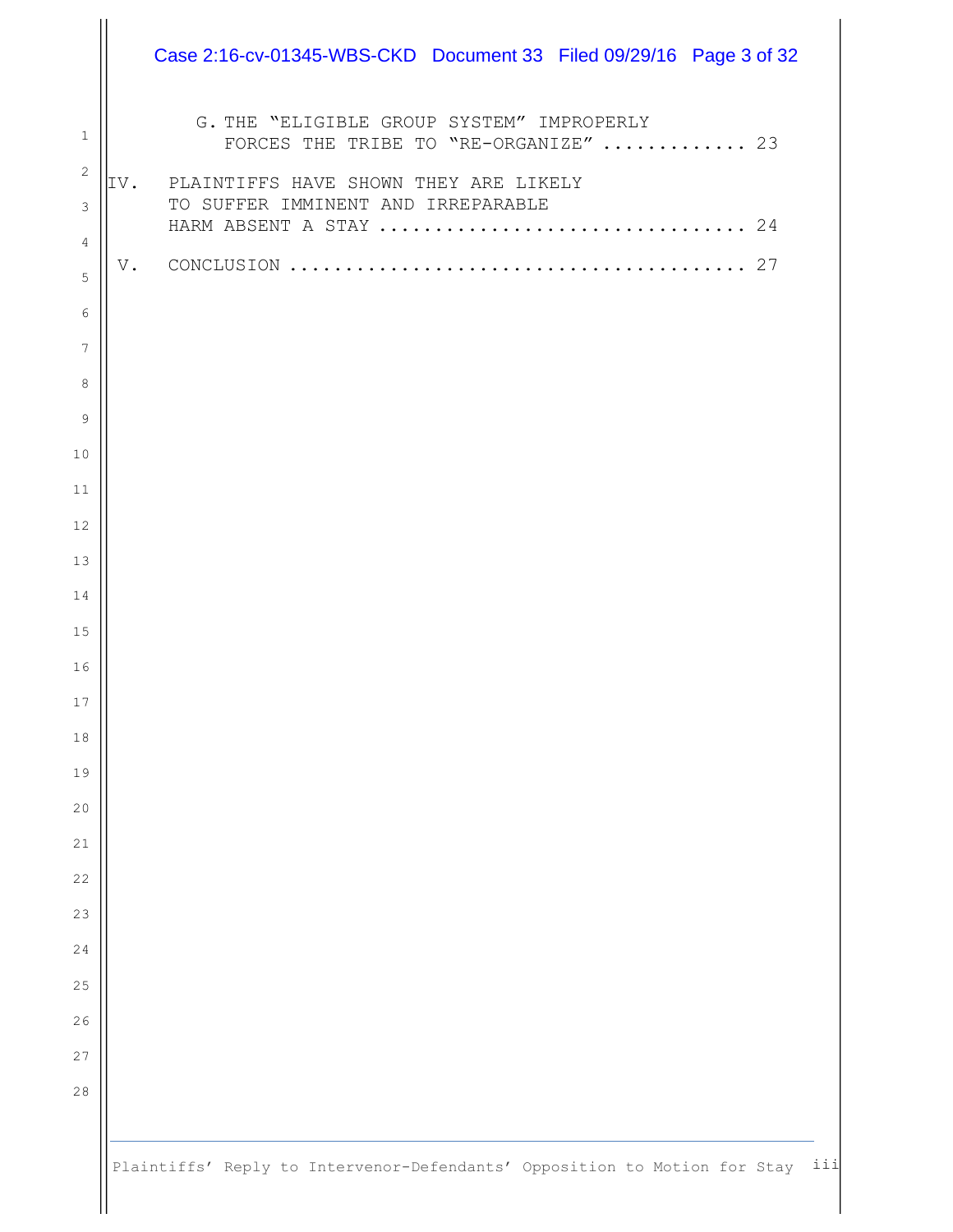# Case 2:16-cv-01345-WBS-CKD Document 33 Filed 09/29/16 Page 4 of 32

1

TABLE OF AUTHORITIES

| CASES                                                                           |
|---------------------------------------------------------------------------------|
| Acri v. Int'l Ass'n of Machinists & Aerospace Workers                           |
| $(9th Cir. 1986) 781 F.2d 1393, 1396 \ldots \ldots \ldots \ldots \ldots \ldots$ |
| Alvarado v. Table Mountain Rancheria                                            |
| (N.D.Cal. July 28, 2005) 2005 WL 1806368 23                                     |
| California Valley Miwok Tribe v. Jewell                                         |
| (D.D.C.2013) 5 F.Supp.3d 86, 100 5-6, 14, 21                                    |
| California Valley Miwok Tribe v. Pacific Director, BIA                          |
| $(01/28/2010)$ 51 IBIA 103, 120 18-19                                           |
| In re E.P.A.                                                                    |
| $(6th Cir. 2015) 803 F.3d 804, 806 \ldots \ldots \ldots \ldots 1$               |
| Muwekma Ohlone Tribe v. Salazar                                                 |
| (D.D.C.2011) 813 F.Supp.2d at 191 4-5                                           |
| Santa Clara Pueblo v. Martinez                                                  |
| $(1978)$ 436 U.S. 49, 55-56, 72, fn. 3224                                       |
| Shiny Rock Mining Corp. v. United States                                        |
| $(9th Cir. 1990)$ 906 F.2d 1362, 136413                                         |
| Sissten-Wahpeton Sioux Tribe v. United States                                   |
|                                                                                 |
| Spannaus v. U.S. Dep't of Justice                                               |
| $(D.C.Cir.1987) 824 F.2d 52, 56     4$                                          |
| United States v. Kubrick                                                        |
|                                                                                 |
|                                                                                 |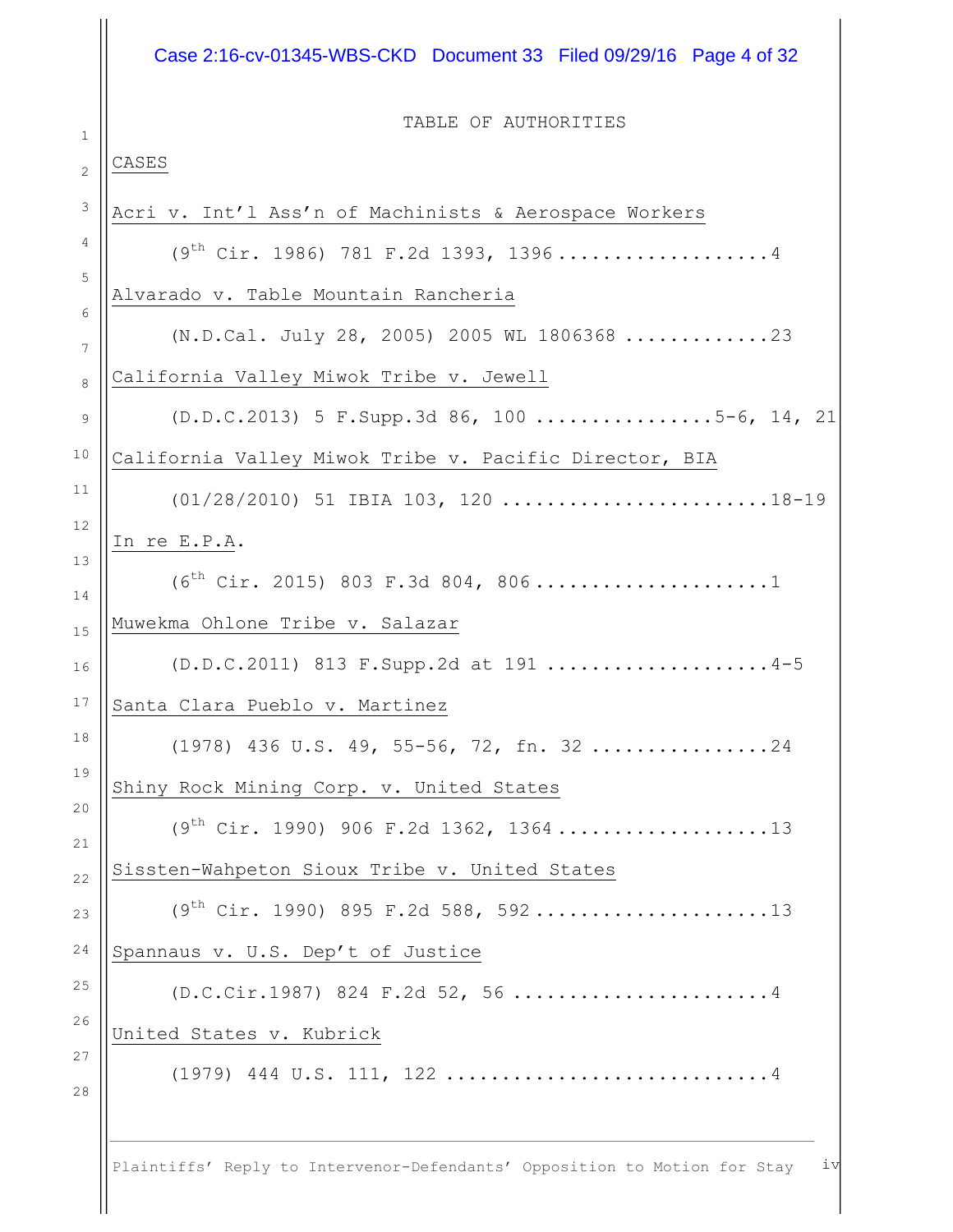|                 | Case 2:16-cv-01345-WBS-CKD Document 33 Filed 09/29/16 Page 5 of 32             |
|-----------------|--------------------------------------------------------------------------------|
| 1               | Washington v. Reno                                                             |
| $\mathbf{2}$    | $(6^{th}$ Cir. 1994) 35 F.3d 1093, 10991                                       |
| 3               | Wilton Miwok Rancheria v. Salazar                                              |
| 4               | (N.D.Cal. June 8, 2009) No. C-07-02681 22                                      |
| 5               | Wind River Min. Corp. v. U.S.                                                  |
| 6               | $(9th Cir. 1991) 946 F.2d 710, 7134$                                           |
| $7\phantom{.0}$ |                                                                                |
| 8               | OTHER AUTHORITIES                                                              |
| 9               |                                                                                |
| 10              |                                                                                |
| 11<br>12        |                                                                                |
| 13              |                                                                                |
| 14              |                                                                                |
| 15              |                                                                                |
| 16              |                                                                                |
| 17              |                                                                                |
| 18              |                                                                                |
| 19              |                                                                                |
| 20              |                                                                                |
| 21              |                                                                                |
| 22              |                                                                                |
| 23              |                                                                                |
| 24<br>25        |                                                                                |
| 26              |                                                                                |
| 27              |                                                                                |
| 28              |                                                                                |
|                 |                                                                                |
|                 | Plaintiffs' Reply to Intervenor-Defendants' Opposition to Motion for Stay<br>V |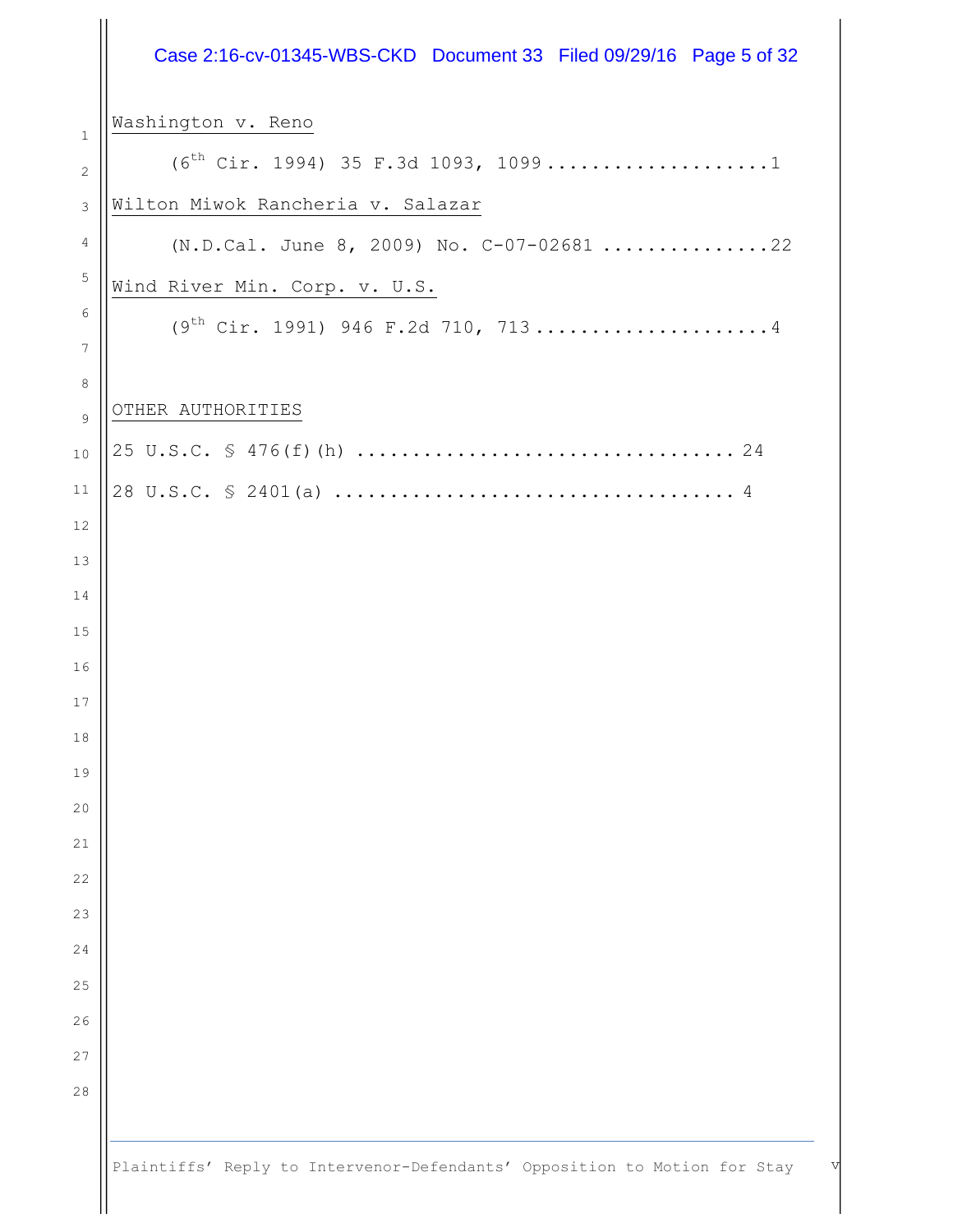#### **I.**

#### **SUMMARY OF POINTS IN REPLY**

As stated in their motion papers, a decision on whether to grant a stay of a final agency action pending review of that decision in federal court is guided by consideration of four factors: (1) the likelihood that the party seeking the stay will prevail on the merits of the appeal; (2) the likelihood that the moving party will be irreparably harmed absent a stay; (3) the prospect that others will be harmed if the court grants the stay; and (4) the public interest in granting the stay. In re E.P.A. ( $6^{th}$  Cir. 2015) 803 F.3d 804, 806. These preliminary injunction factors are to be balanced, and are not prerequisites that must be met. Washington v. Reno  $(6^{th}$  Cir. 1994) 35 F.3d 1093, 1099.

The Intervenor-Defendants' ("Dixie Faction") main argument is that the Plaintiffs here cannot show that they are likely to succeed on the merits so as to enable them to obtain the requested stay of the Assistant Secretary of Interior—Indian Affairs' ("AS-IA") December 30, 2015 Decision. The Dixie Faction's argument is based entirely on the erroneous assumption that the U.S. District Court's Order remanding to the AS-IA for reconsideration is correct. It is not. As shown below, there is a likelihood of success on the merits, the Plaintiffs will suffer irreparable harm without the stay, and the Dixie Faction will not be harmed if a stay is granted.

Plaintiffs seek merely to preserve the status quo pending resolution of their challenge of the AS-IA's December 30, 2015 Decision.

1

2

3

4

5

6

7

8

9

10

11

12

13

14

15

16

17

18

19

20

21

22

23

///

///

/// ///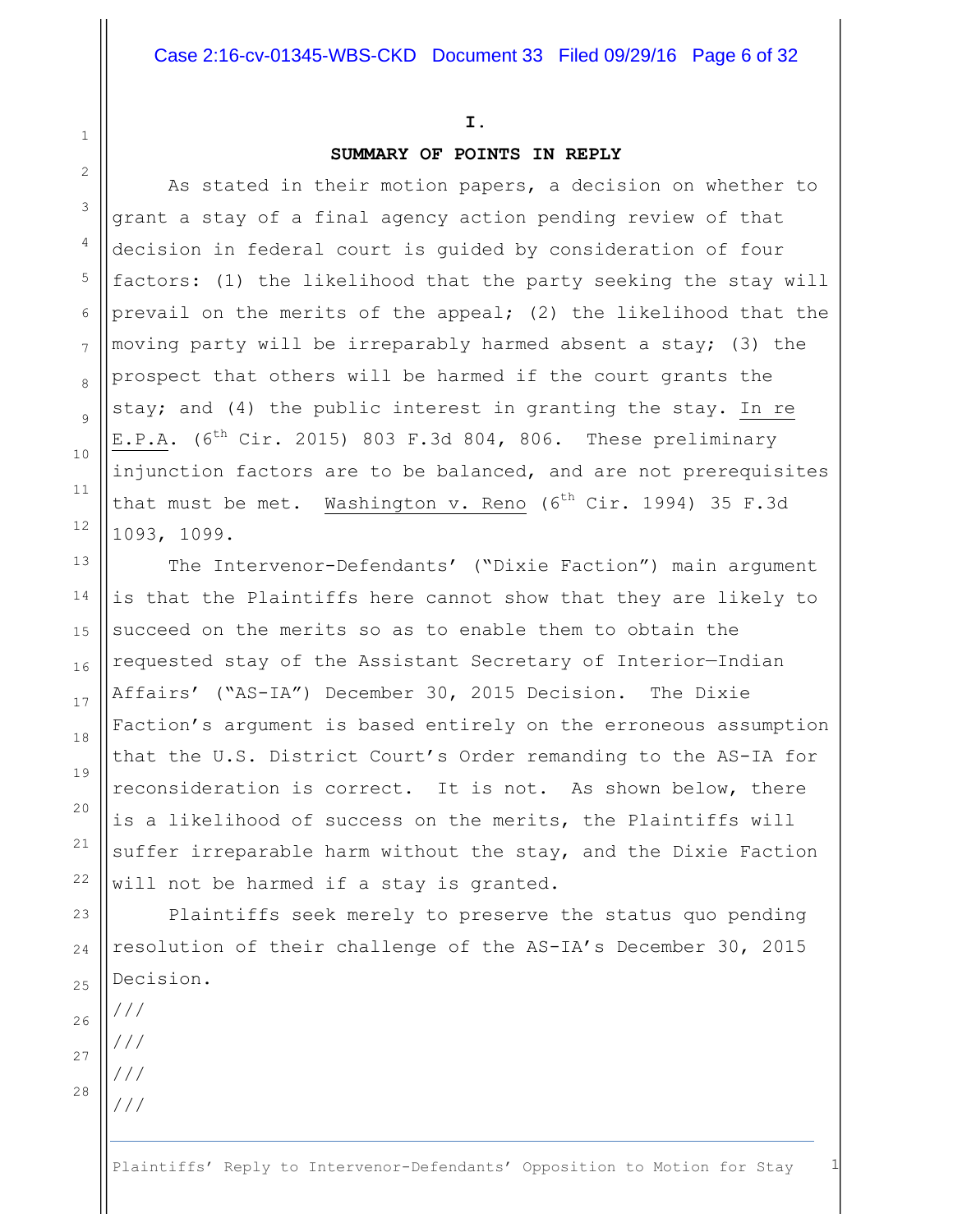**II.**

1

2

3

4

5

6

7

8

9

10

11

12

13

14

15

16

17

18

19

20

21

22

23

24

25

26

27

28

## **PLAINTIFFS DID NOT FAIL TO APPEAL THE U.S. DISTRICT COURT ORDER GRANTING SUMMARY JUDGMENT, BUT INSTEAD WERE BARRED FROM APPEALING THAT ORDER WHEN THE GOVERNMENT ELECTED NOT TO APPEAL**

The Dixie Faction argues that Plaintiffs "cannot relitigate" the U.S. District Court decision granting summary judgment in the Dixie Faction's favor, because Plaintiffs "did not appeal that decision." (Opp. Page 2, lines 1-2). This is inaccurate and misleading.

Plaintiffs ("the Burley Faction") were Intervenor-Defendants in the Dixie Faction's suit challenging the Assistant Secretary of Interior—Indian Affairs' ("AS-IA" or "Assistant Secretary") August 31, 2011 Decision ("2011 Decision"). The Federal Defendants in that suit chose not to appeal the decision. When the Burley Faction attempted to appeal, the Federal Defendants moved to dismiss the appeal for lack of jurisdiction, pointing out that "a private party – unlike the government – may not appeal a district court's order remanding to an agency because it is not final within the meaning of 28 U.S.C. § 1291." (Ex. "1," Motion to Dismiss Appeal for Lack of Jurisdiction). The Burley Faction conceded this point and stipulated to voluntarily dismiss their appeal. (Ex. "2," Stipulation of Voluntary Dismissal).

Accordingly, Plaintiffs here are not "re-litigating" issues decided by the U.S. District Court that remanded the matter back to the AS-IA to "reconsider" his 2011 Decision. That remand order was not final. Plaintiffs' suit instead is against the AS-IA relative to his December 30, 2015 Decision ("2015 Decision") which Plaintiffs contend is unlawful and arbitrary and capricious for several reasons, as outlined below. ///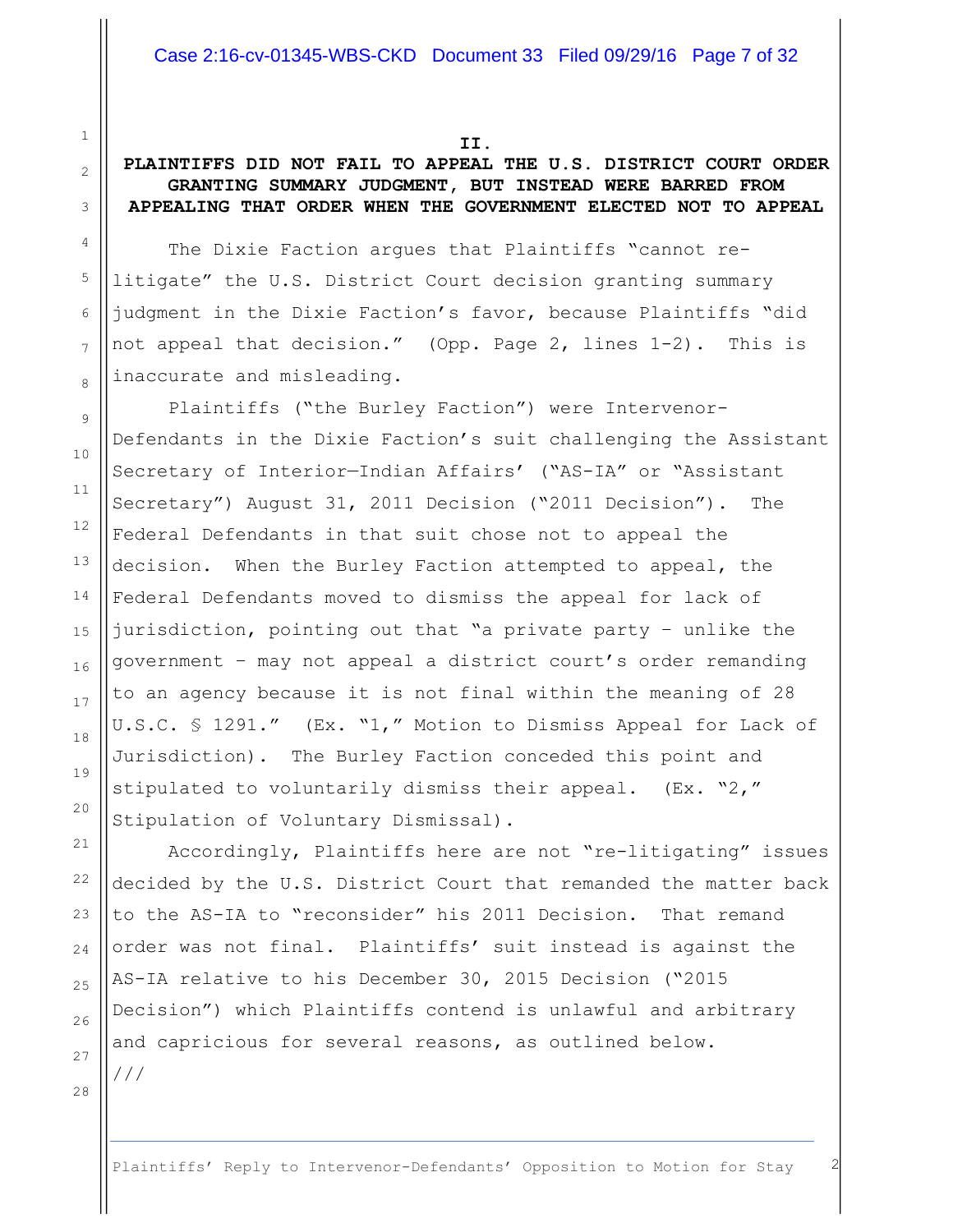#### **III.**

## **A STAY IS WARRANTED BECAUSE PLAINTIFFS ARE LIKELY TO SUCCEED ON THE MERITS**

## **A. THE 2015 DECISION IS ERRONEOUSLY PREDICATED ON A TIME-BARRED CLAIM THAT THE 1998 RESOLUTION ESTABLISHING THE GENERAL COUNCIL WAS INVALID AT THE OUTSET**

Dixie filed a Complaint against the federal government on January 24, 2011, challenging the AS-IA's December 22, 2010 decision recognizing the General Council established under the 1998 Resolution. After the AS-IA withdrew his December 22, 2010 decision, he issued another decision on August 31, 2011, reaffirming his December 2010 decision. Dixie then amended his Complaint on October 17, 2011 challenging the AS-IA's August 31, 2011 decision. Dixie's original Complaint included a claim that the 1998 Resolution establishing the Tribal Council was invalid at the outset, even though that was not an issue referred to the AS-IA to decide. In his second suit, Dixie reasserted that claim. Specifically, Dixie's attack on the validity of the 1998 Resolution was that "the identification of the Burleys as members was incorrect because Yakima Dixie did not have the authority to enroll them into the Tribe without the consent of the Tribe's existing members," which Dixie alleged to be members who were "living in the vicinity of the Sheep Ranch Rancheria in 1998" who "were readily identifiable as Tribal members, and were known or should have been known to the BIA." (Ex. "3," First Amended Complaint, paragraphs 44-46, pages 10-11, filed October 17, 2011). Dixie's claim in his federal action attacking the validity of the 1998 Resolution was, however, time-barred, and the AS-IA's decision based upon that claim was, therefore, erroneous as a matter of law.

Actions for judicial review of final agency actions brought under the Administrative Procedure Act are subject to a **six-year**

Plaintiffs' Reply to Intervenor-Defendants' Opposition to Motion for Stay 3

1 2 3

4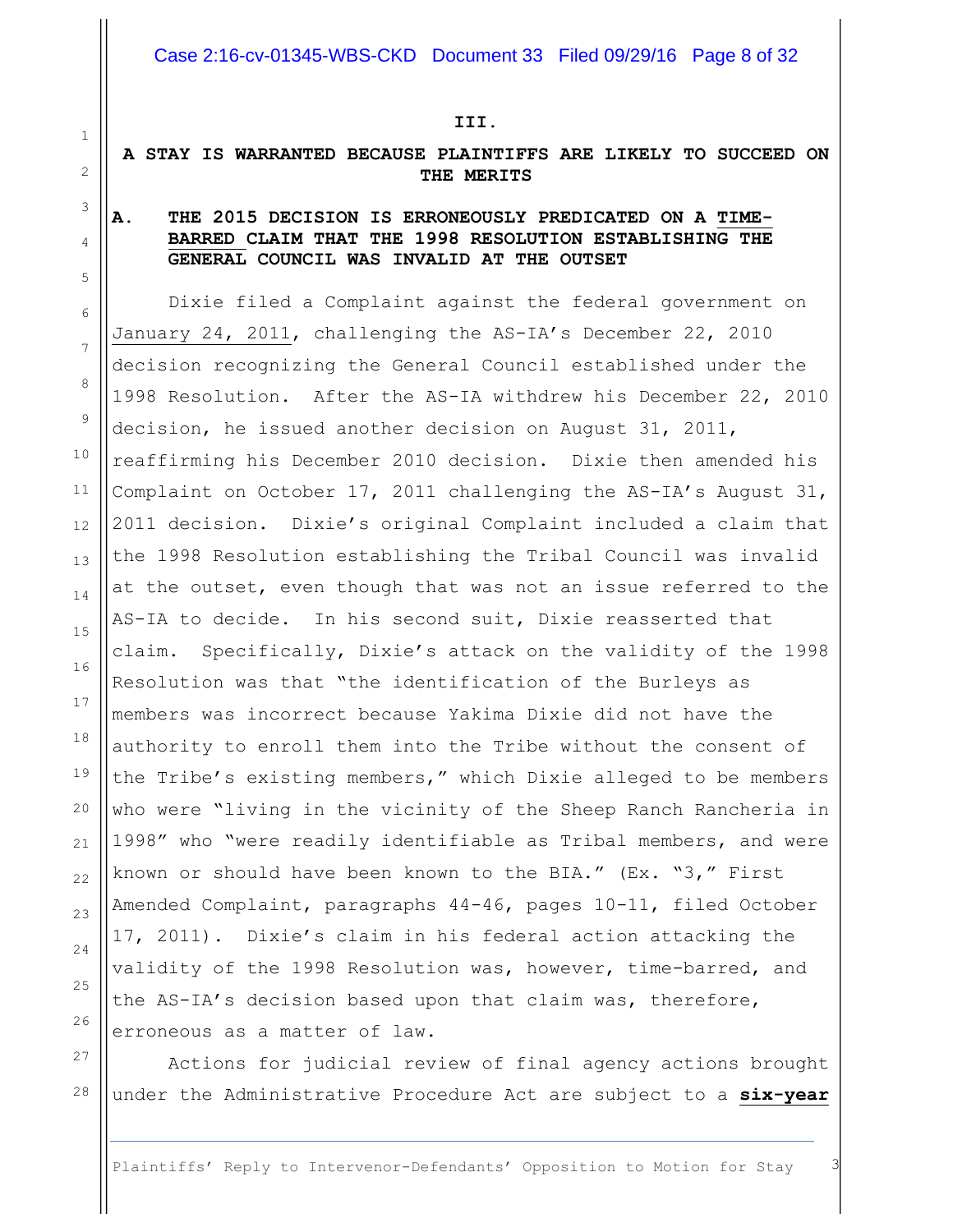#### Case 2:16-cv-01345-WBS-CKD Document 33 Filed 09/29/16 Page 9 of 32

statute of limitations. Wind River Min. Corp. v. U.S.  $(9^{th}$  Cir. 1991) 946 F.2d 710, 713; 28 U.S.C. § 2401(a). Generally, a claim subject to the six-year statute of limitations period under § 2401(a) first accrues when the plaintiff comes into possession "of the critical facts that he has been hurt and who has inflicted the injury." United States v. Kubrick (1979) 444 U.S. 111, 122. Under federal law, a cause of action accrues when the plaintiff is aware of the wrong and can successfully bring a cause of action. Acri v. Int'l Ass'n of Machinists & Aerospace Workers  $(9^{th}$  Cir. 1986) 781 F.2d 1393, 1396. Stated another way, "[t]he moment at which a cause of action first accrues within the meaning of Section 2401(a) is when 'the person challenging the agency action can institute and maintain a suit in court.'" Muwekma Ohlone Tribe v. Salazar (D.D.C.2011)(quoting Spannaus v. U.S. Dep't of Justice (D.C.Cir.1987) 824 F.2d 52, 56).

In Muwekma, supra, the U.S. District Court concluded that the Tribe's claims under the APA against the Department of Interior ("DOI") and its agency officials for purportedly terminating its tribal status was barred by the six year statute of limitations under 28 U.S.C. § 2401(a). It found that the Tribe's claim first accrued and thus it could have pursued a cause of action against the agency on the following three occasions:

(1) in 1927, when the Muwekma contends that "the Department provided [it with only] a fraction of the federal funding and services allocated to ... Indian tribes;

(2) in 1979, when the Muwekma "was not listed on the Federal Register list of entities recognized by the Secretary of Interior as a tribe;" and

(3) in 1989, when the Muwekma filed its petition for federal acknowledgment.

Plaintiffs' Reply to Intervenor-Defendants' Opposition to Motion for Stay 4

1

2

3

4

5

6

7

8

9

10

11

12

13

14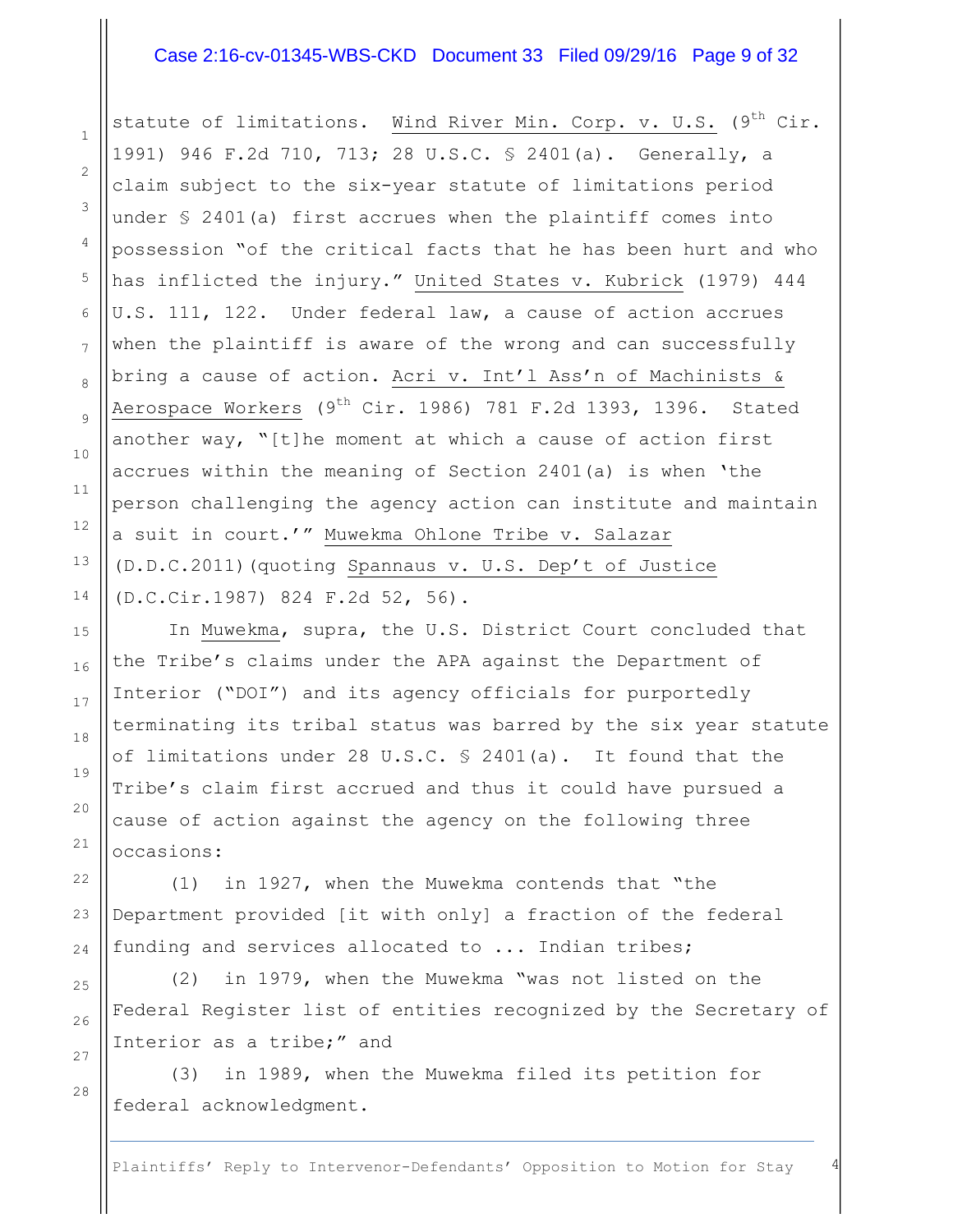#### Case 2:16-cv-01345-WBS-CKD Document 33 Filed 09/29/16 Page 10 of 32

#### 813 F.Supp.2d at 191. The Court then stated:

Of these three dates, the Court finds that the most obvious point at which the Muwekma **could have brought suit** against the agency for purportedly terminating its tribal status was **in 1989, when it was clear that it was aware that it was not a federally recognized tribe**. Given that the Muwekma did not bring this action against the Department until 2001, approximately twelve years after it undoubtedly **possessed knowledge** that it **lacked acknowledgment by the federal government as a tribe**, its unlawful termination of tribal status claim is plainly barred by the limitations period of 28 U.S.C. § 24001(a). (Emphasis added).

#### 813 F.Supp.2d at 191.

For the same reasons, the Dixie Faction's claim that the 1998 Resolution was purportedly invalid is barred by the six year statute of limitations, because Dixie knew more than six years before he and his Faction filed suit against the DOI and its agencies on January 24, 2011, that the DOI and the BIA were acknowledging and accepting the General Council established under the 1998 Resolution while he was simultaneously objecting to it. As in the case of Muwekma, supra, there were several dates that Dixie could have brought suit against the DOI and the AS-IA for purportedly acknowledging and recognizing the General Council established under the 1998 Resolution which the Dixie Faction claimed in its 2011 suit was invalid at the outset. These dates are as follows:

(1) The U.S. District Court noted that "from as early as April 1999" Dixie "contested the validity of the [General] Council." It stated:

Here, the August 2011 Decision fails to address *whatsoever* the numerous factual allegations in the administrative record that raises significant doubts about the legitimacy of the General Council. **From as early as April 1999, Yakima [Dixie] contested the validity of the Council**. *See* AR 000182 (April 21, 1999 letter from Yakima to the BIA stating that he "cannot and will not resign as chairman of the Sheep Ranch Indian Rancheria"); *see also*, AR 000205

Plaintiffs' Reply to Intervenor-Defendants' Opposition to Motion for Stay

1

28

25

26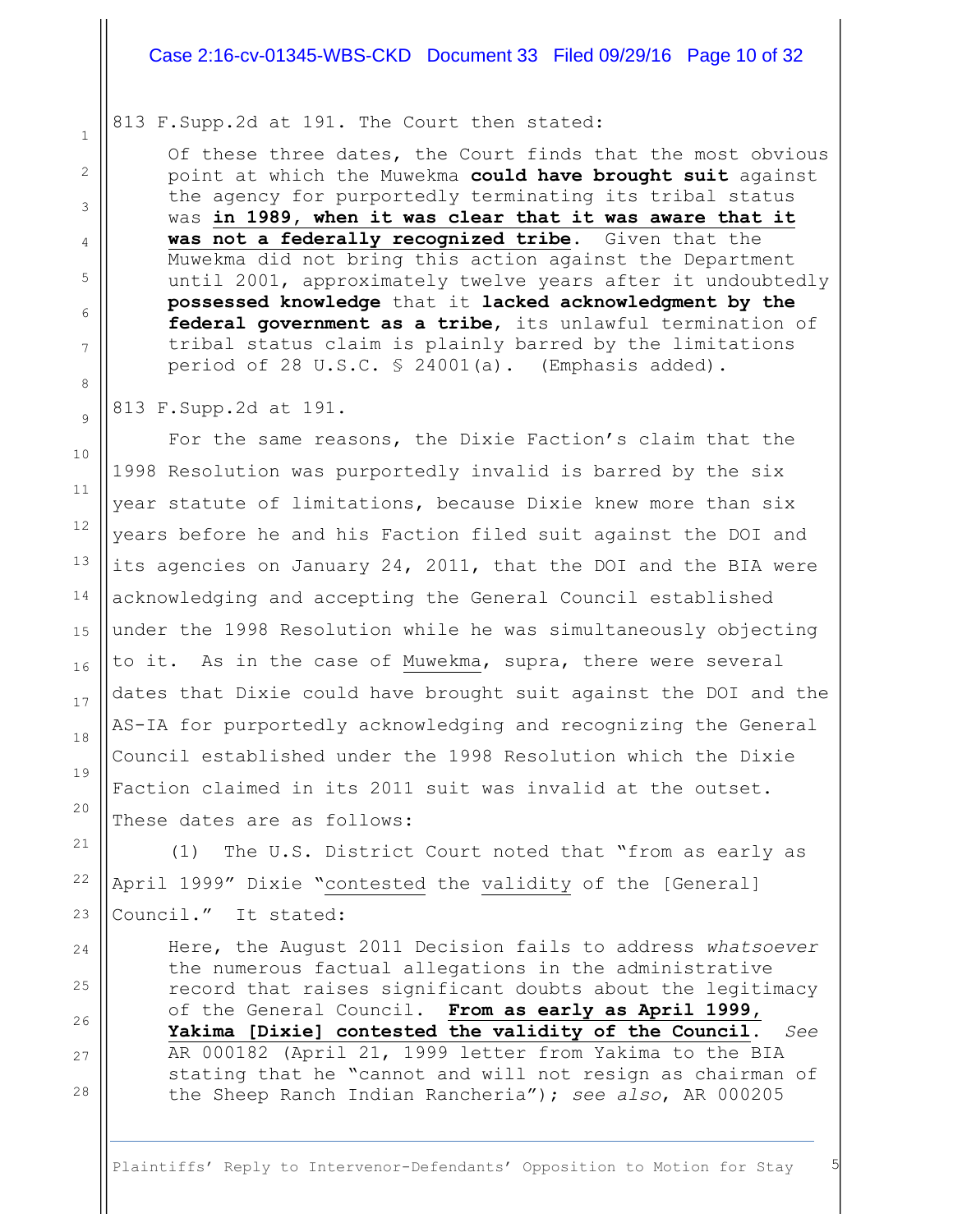### Case 2:16-cv-01345-WBS-CKD Document 33 Filed 09/29/16 Page 11 of 32

(October 10, 1999 letter from Yakima to BIA raising questions about Burley's authority); AR 001690, 000231 (Yakima notifying the BIA of "fraud and misconduct" with respect to the Tribe's leadership). (Emphasis added).

California Valley Miwok Tribe v. Jewell (D.D.C.2013) 5 F.Supp.3d 86, 100.

(2) On February 4, 2000, the BIA wrote to Dixie in response to his allegations of "fraud or misconduct" concerning the change in Tribal leadership that Dixie claims occurred in April and May of 1999. The BIA letter memorialized a meeting between BIA personnel and Dixie that occurred in December 1999. The letter recounts that Dixie presented the BIA with his own "constitution" for governing the Tribe that was purportedly adopted by Dixie and his Faction on December 11, 1999. The BIA returned the document to Dixie in its letter and stated that:

"...the body that acted on December 11, 1999, upon the document **does not appear to be the proper body to so act**." (Emphasis added).

(Ex. "4," Letter from BIA to Dixie dated February 4, 2000, page 5). In short, the BIA unequivocally informed Dixie that it was recognizing the General Council established under the 1998 Resolution, and not the Dixie Faction's Tribal Council, despite Dixie's claim of fraud in connection with its formation.

(3) On March 7, 2000, the BIA wrote Silvia Burley, as the Chairperson of the Tribe, and summarized discussions its personnel had with Dixie on February 4, 2000. The letter recounts that Dixie was challenging his enrollment of Burley and her family into the Tribe. (Ex. "5," BIA letter to Burley dated March 7, 2000, page 2). His argument was obviously that if he never intended to enroll them as Tribal members, then the General Council established under the 1998 Resolution was invalid at the outset. The BIA indicated that it rejected Dixie's claims and requested he submit his grievances to the

1

2

3

4

5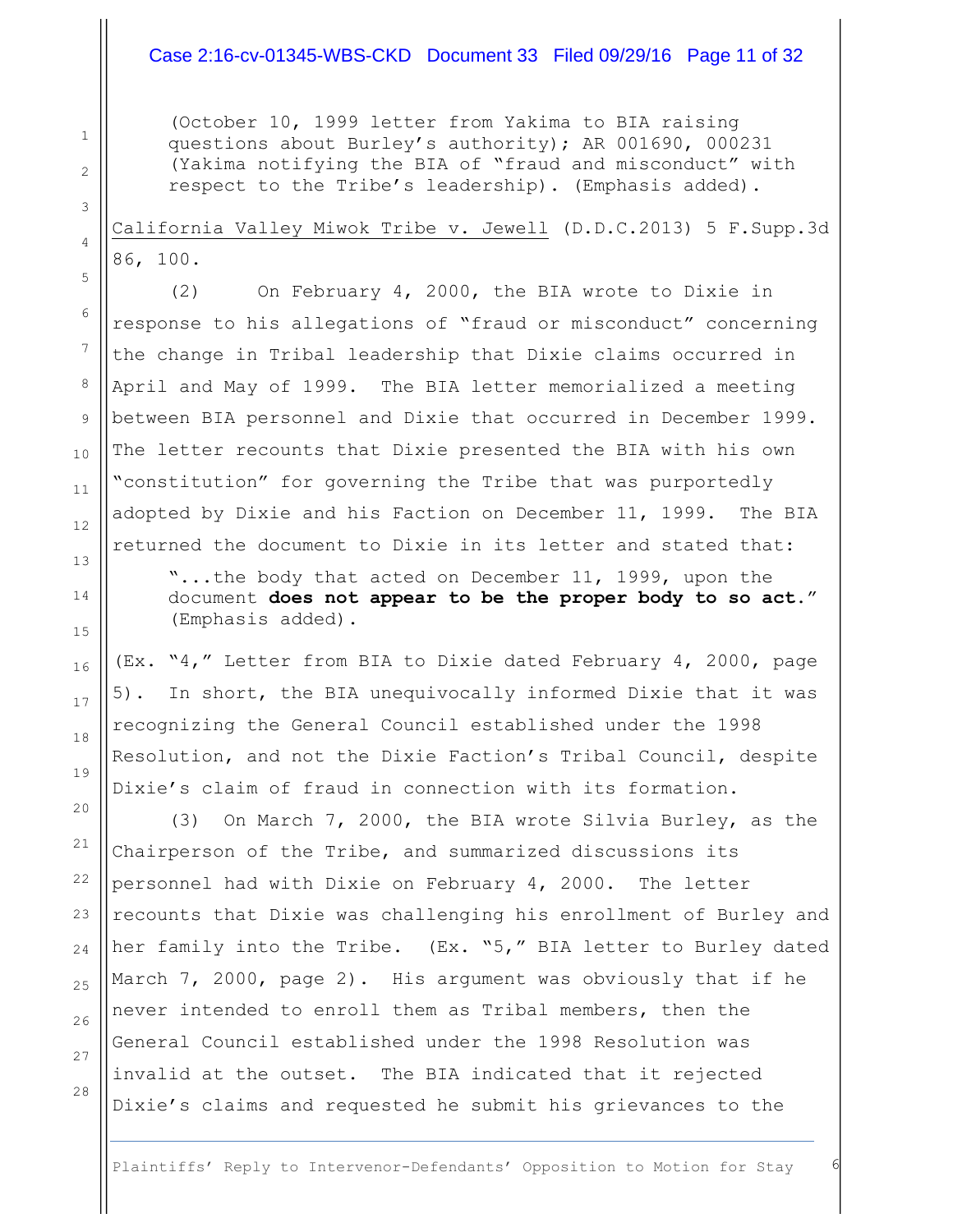#### Case 2:16-cv-01345-WBS-CKD Document 33 Filed 09/29/16 Page 12 of 32

Tribe's General Council, thus reaffirming the BIA's recognition of the General Council established under the 1998 Resolution. The letter stated:

1

2

3

4

5

6

7

8

9

10

11

12

13

14

15

16

17

18

19

20

21

22

23

24

25

26

27

28

"**We also reiterated [to Dixie] our view**, notwithstanding a Tribal decision to the contrary, **that the appropriate Tribal forum is the General Council [established under the 1998 Resolution]**. At present, we view, again notwithstanding a Tribal decision to the contrary, the General Council as comprised of Yakima Dixie, Rashel Reznor, and you [Burley]..." (Emphasis added).

(Ex. "5," BIA letter to Burley dated March 7, 2000, pages 1-2).

(4) On July 18, 2001, Dixie filed suit in the U.S. District Court, Eastern District of California, alleging fraud against Burley in connection with the formation of the General Council established under the 1998 Resolution. Dixie alleged that the Tribe was "small," and that he, his brother Melvin and his son "Rocky" were the only members of the Tribe by virtue of being "lineal descendants of the Sheep Ranch Miwok Tribe." (Ex. "6," Complaint, "Sheep Ranch Miwok Tribe v. Burley, et al.," Case No. CIV.S-01-1389 MLS-DAD, pp. 14, 27, 30-31, filed July 18, 2001). He alleged that his enrollment of Burley and her family was conditioned on them "following his leadership." Id. He alleged that Burley and her family by fraud voted her to become the Tribal Chairperson and that they never intended to follow his leadership. Id. He alleged that had he known of Burley's true intentions, he would have never accepted her and her family as members. Id.

The U.S. District Court dismissed Dixie's suit and observed as follows:

As an initial matter, the court may take judicial notice of evidence that defendants Silvia Burley and Rashel Reznor are **recognized by the BIA as the sole members of the governing body of the Sheep Ranch Rancheria of Me-Wuk Indians**. See BIA July 12, 2000 Letter of Recognition, Burley Decl. Exh. C. (Emphasis added).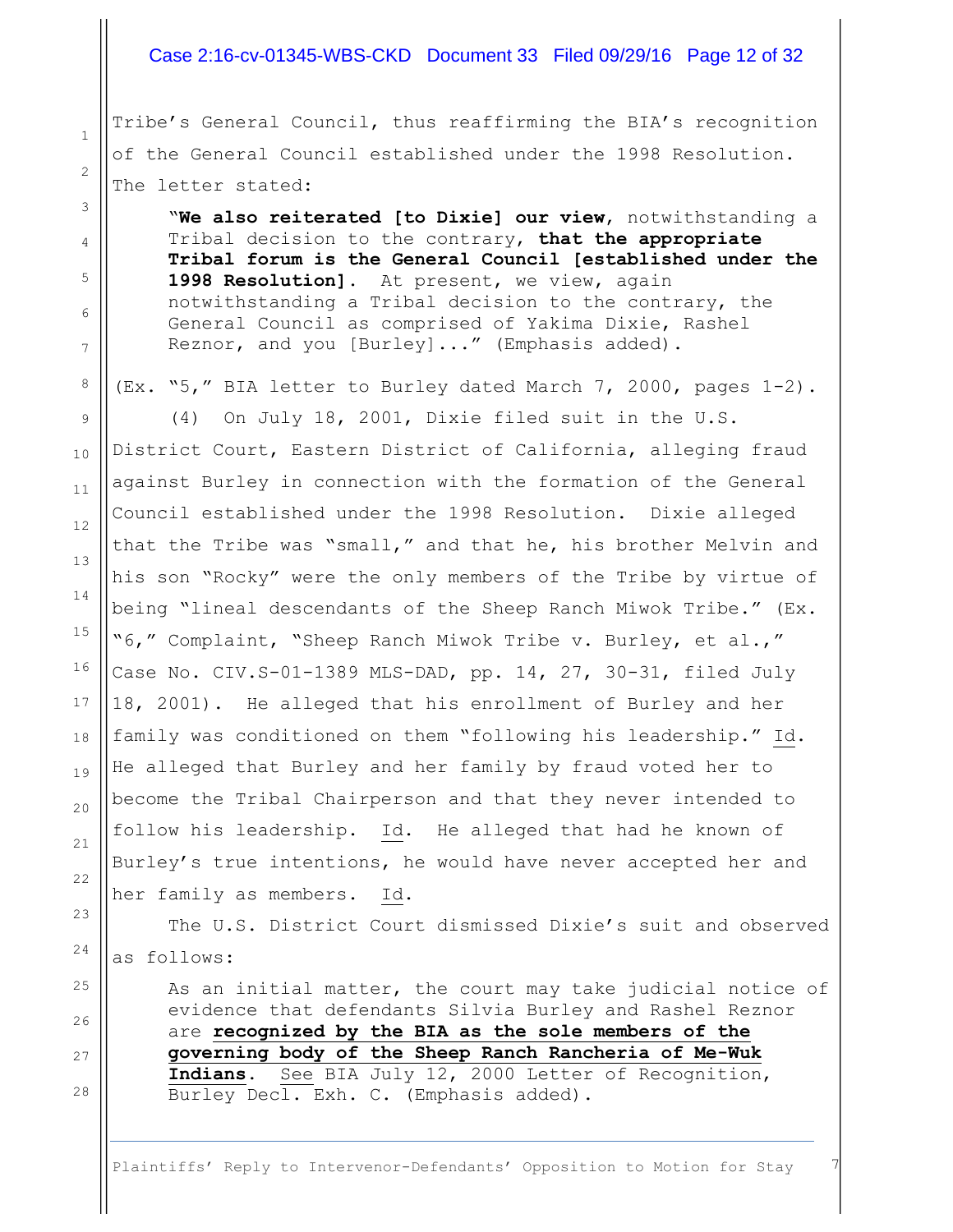#### Case 2:16-cv-01345-WBS-CKD Document 33 Filed 09/29/16 Page 13 of 32

(Ex. "23," Order, January 24, 2002, No. CIV. S-01-1389 LKK/DAD, page 3, lines 12-16). Dixie never appealed this order of dismissal. The BIA letter of July 12, 2000, which was attached to the motion to dismiss, and which Dixie obviously got a copy of during the briefing of the motion, explicitly states:

1

2

3

4

5

6

7

8

9

10

11

12

13

14

15

16

17

18

19

20

21

22

23

24

25

26

27

28

"The Bureau of Indian Affairs, Central California Agency, recognizes the following individuals as members of the Tribal Council, governing body, of the Sheep Ranch Rancheria of Me-Wuk Indians:

1. Silvia F. Burley, Chairperson

- 2. Vacant, Vice-Chairperson
- 3. Rashel K. Reznor, Secretary/Treasurer

"Please contact Raymond Fry, Tribal Operations Officer, at (916) 566-7124 should you require additional information with regard to this matter."

(Ex. "7," BIA letter of July 12, 2000, to Burley). As stated, Dixie got a copy of this letter during the briefing of the motion to dismiss, and was therefore put on notice of the BIA's position with respect to the validity of the General Council established under the 1998 Resolution, at least as far back as January 24, 2000, the date of the order.

(5) On October 30, 2003, Dixie wrote a letter to the U.S. Department of the Interior ("DOI") attempting to appeal the BIA's 1999 recognition of Burley as the Chairperson of the Tribe, and requesting that the DOI "nullify her appointment and her and her families' adoption as member of the Tribe." His appeal states in pertinent part:

"In this appeal, I Yakima K. Dixie, as Appellant, am contesting the administrative action (without my knowledge and consent) by agents of the Bureau of Indian Affairs, in which Silvia Burley fraudulently came to be the recognized authority for and Chairperson of my ancestral tribe, of which I am the hereditary Chief and **rightful** Chairperson by lineal descent. As explained herein, I was tricked by Silvia Burley and others; and I, the Appellant, am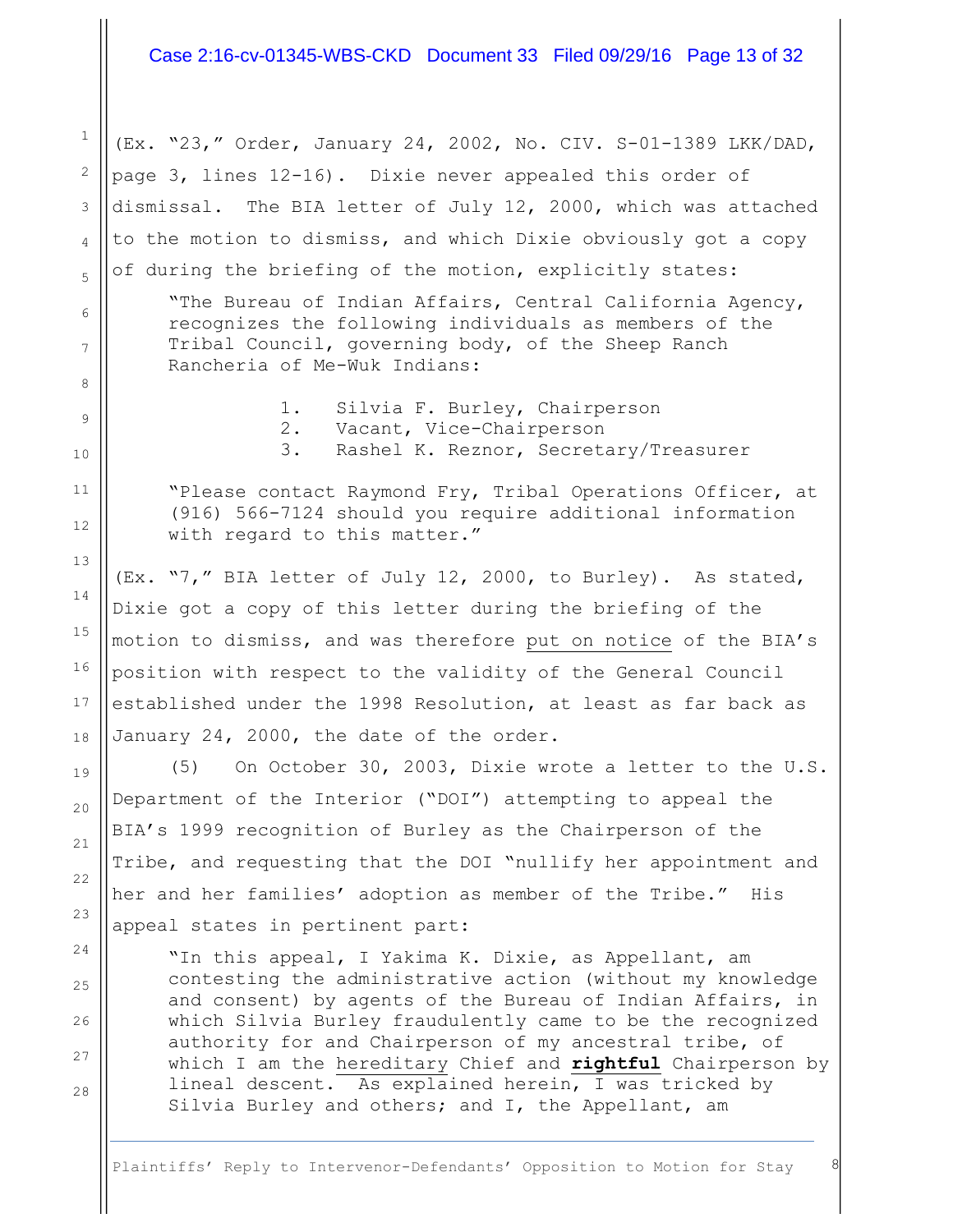#### Case 2:16-cv-01345-WBS-CKD Document 33 Filed 09/29/16 Page 14 of 32

1

2

3

4

5

6

7

8

9

10

11

12

13

14

15

16

17

18

19

20

21

22

23

24

25

26

27

28

requesting the nullification of both her appointment as Chairperson and the nullification of her original adoption and the adoption of her daughter and two grand-daughters into my tribe, which, again, I allege was fraudulent..." (Emphasis added as to "hereditary" only; other emphasis in the original).

(Ex. "8," Dixie Notice of Appeal, dated October 30, 2003, page 1). Here, Dixie is claiming to have hereditary rights and powers as the "hereditary chief" of the Tribe, notwithstanding the 1998 Resolution, which specifically provides:

"**RESOLVED**, That all other inherent rights and powers not specifically listed herein shall vest in the General Council..." (Emphasis added).

(Ex. "9," Resolution #GC-98-01, "Establishing a General Council to Serve as the Governing Body of the Sheep Ranch Band of Me-Wuk Indians," dated November 5, 1998, page 1). Accordingly, Dixie's 2003 Notice of Appeal is clear evidence that he was attempting to challenge the validity of the General Council established under the 1998 Resolution, and thus was aware of the existence of such a claim more than six years from the time he filed his Complaint against the AS-IA on January 24, 2011.

In any event, Dixie's appeal was dismissed on procedural grounds and as untimely. In a letter dated February 11, 2005, the BIA wrote to Dixie as follows:

"I am writing in response to your appeal filed with the office of the Assistant Secretary-Indian Affairs on October 30, 2003...In that appeal, you challenged the Bureau of Indian Affairs' ("BIA") recognition of Sylvia Burley as tribal Chairman and sought to 'nullify' her admission, and the admission of her daughter and granddaughters into your Tribe. Although your appeal raises many difficult issues, I must dismiss it on procedural grounds.

\* \* \*

"In addition, your appeal appears to be untimely. In 1999, you first challenged the BIA's recognition of Ms.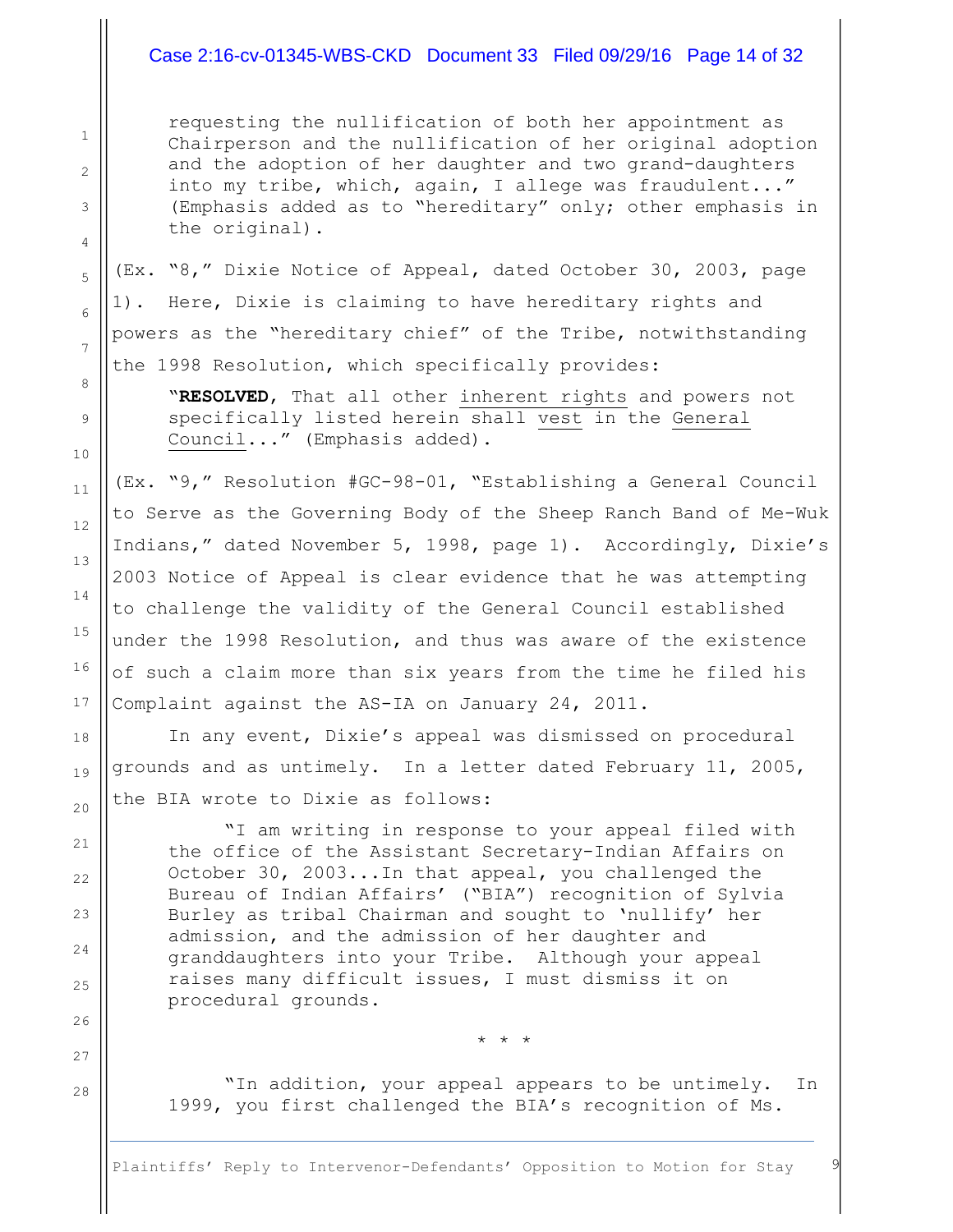## Case 2:16-cv-01345-WBS-CKD Document 33 Filed 09/29/16 Page 15 of 32

Burley as Chairman of the Tribe. In February 2000, the BIA informed you that it defers to tribal resolution of such issues. On July 18, 2001, you filed a lawsuit against Ms. Burley in the United States District court for the Eastern District of California challenging her purported leadership of the Tribe. **On January 24, 2002, the district court dismissed your lawsuit, without prejudice and with leave to amend, because you had not exhausted your administrative remedies by appealing the BIA's February 2000 decision**. After the court's January 24, 2002, order, you should have pursued your administrative remedies with the BIA. Instead, you waited almost a year and a half, until June 2003, before raising your claim with the Bureau. As a result of your delay in pursuing your administrative appeal after the court's January 24, 2002, order, your appeal before me is time barred." (Emphasis added).

(Ex. "10," BIA letter to Dixie, dated February 11, 2005, pages 1-2). As the BIA explained to Dixie in this letter of February 11, 2005, Dixie could have challenged the BIA's recognition of the General Council established under the 1998 Resolution as far back as 1999, by first exhausting his administrative remedies and then filing suit in the U.S. District Court. The District Court nevertheless gave Dixie another chance and allowed him to proceed with his claims after exhausting his administrative remedies, but he never followed through with that requirement. In the same way he was time-barred in February 2002, he was also time-barred under the six-year statute of limitations when he attempted to challenge the validity of the General Council established under the 1998 Resolution in his January 24, 2011 suit in federal court.

In addition, Dixie's attempt to "nullify" Burley and her family's adoption as members of the Tribe goes to the heart of the validity of the 1998 Resolution establishing the General Council, which states in pertinent part:

"**RESOLVED**, That Yakima Dixie, Silvia Fawn Burley, and Rashel Kawehilani Reznor, as a majority of the adult

Plaintiffs' Reply to Intervenor-Defendants' Opposition to Motion for Stay 10

27

28

1

2

3

4

5

6

7

8

9

10

11

12

13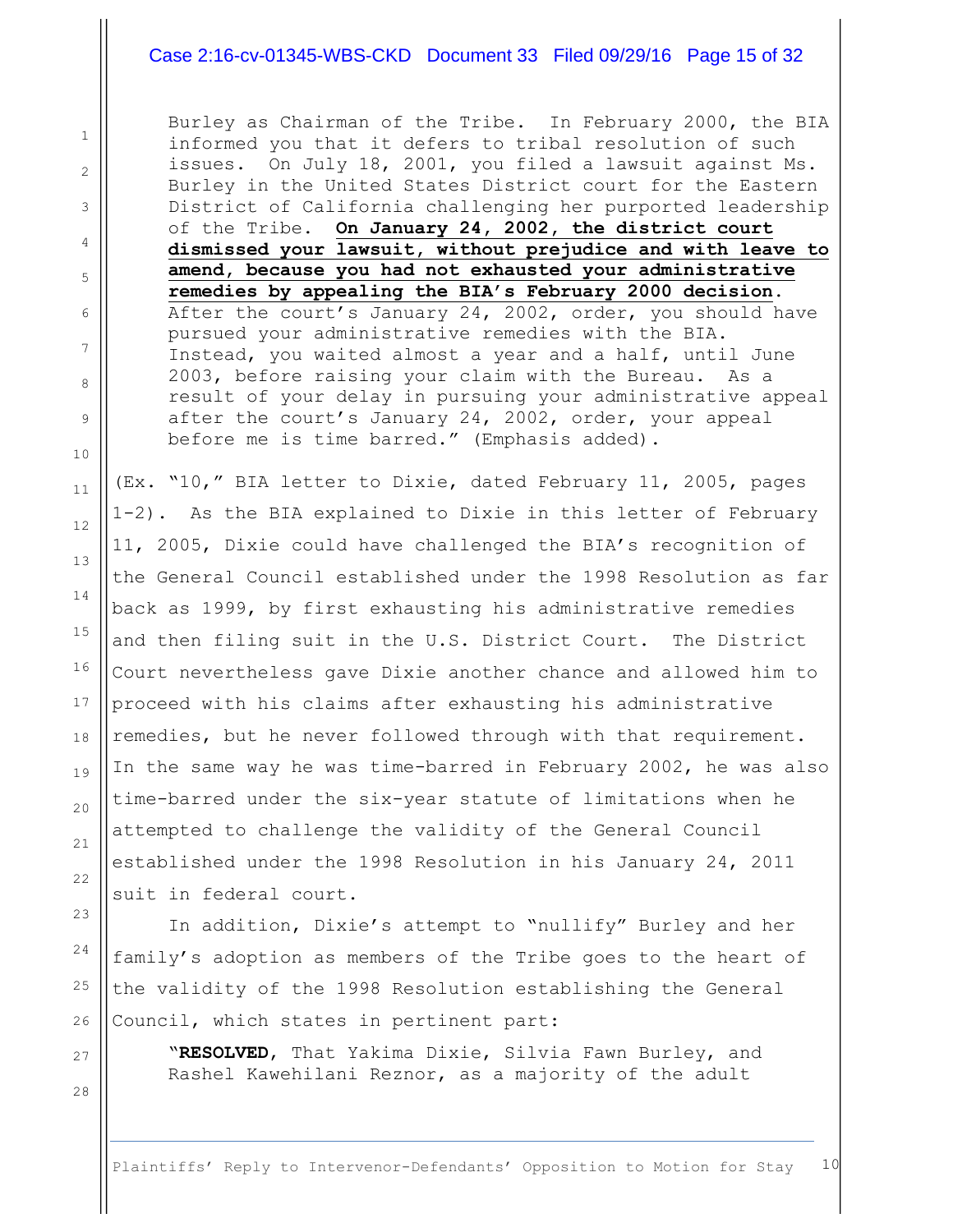#### Case 2:16-cv-01345-WBS-CKD Document 33 Filed 09/29/16 Page 16 of 32

members of the Tribe, hereby establishes a General Council to serve as the governing body of the Tribe..."

(Ex. "9," Resolution #GC-98-01, "Establishing a General Council to Serve as the Governing Body of the Sheep Ranch Band of Me-Wuk Indians," dated November 5, 1998, page 2). Without these adopted members, there could be no General Council, and the Tribe would not have been organized with a General Council governing body.

(6) On May 5, 2004, Yakima Dixie executed a "Will & Testament." In this document, Dixie reiterates he is the "Chief and rightful authority of the Sheep Ranch Rancheria of MiWok Indians of California a.k.a. California Valley Miwok Tribe," because of his "hereditary and lineal descent." (Ex. "11," Yakima Dixie Will & Testament, May 5, 2004, page 1). The document also references the establishment of a Tribal Council, separate and apart from the "General Council" established under the 1998 Resolution, and states:

"At the time of this signing, the only member of the Tribal Council is Velma WhiteBear, who is designated as the Executive Director of the Tribe."

(Ex. "11," Yakima Dixie Will & Testament, May 5, 2004, page 2). The document then lists ten (10) persons as the only members of the Tribe, but does not name Burley and her three family members Dixie adopted into the Tribe in 1998. (He was also contradicting his claims that the Tribe consists of more than 200 members). Thus, at the time of the execution of his Last Will & Testament, dated May 5, 2004, Dixie was denying the validity of the General Council established under the 1998 Resolution. Together with his October 30, 2003 letter to the DOI and previous letters to the BIA objecting to the BIA's recognition of Burley as Chairperson of the Tribe and the BIA's recognition of Burley and her family as adopted members of the Tribe, Dixie therefore knew

21

22

23

24

25

26

27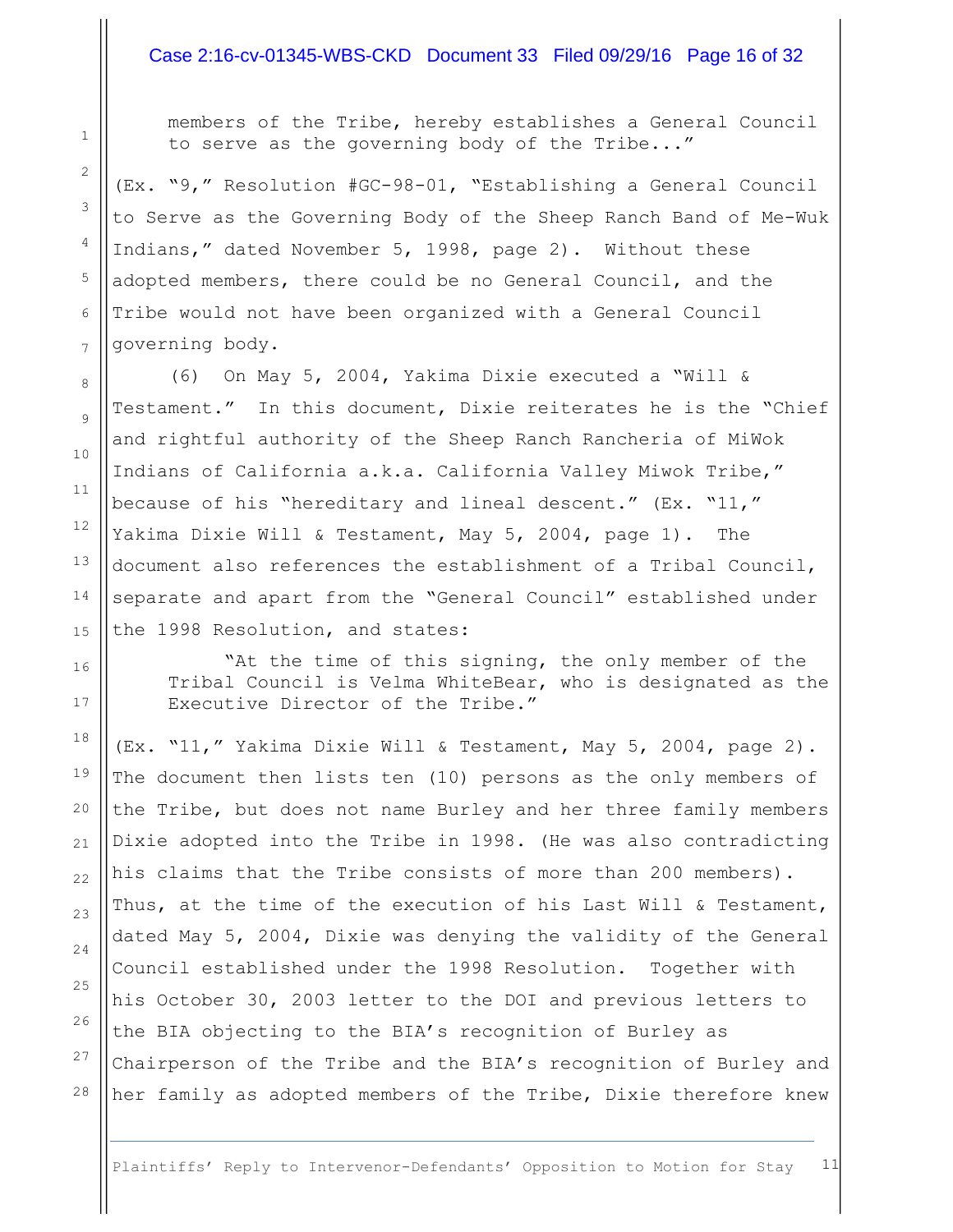### Case 2:16-cv-01345-WBS-CKD Document 33 Filed 09/29/16 Page 17 of 32

he had a claim against the federal government for recognizing the Tribe's General Council that was purportedly invalid at the outset, more than six years from the date he filed suit on January 24, 2011.

1

2

3

4

5

6

7

8

9

10

11

12

13

14

15

16

17

18

19

20

21

22

23

24

25

26

27

28

(7) Notice that the Tribe had changed its name to the California Valley Miwok Tribe was published in the July 12, 2002 Federal Register. (See Ex. "12," copy of 2002 Federal Register and Ex. "13," June 7, 2001, letter from BIA to Burley accepting new name for publication). The placement of the new name of the Tribe was an act of recognition by the DOI of the validity of the General Council established under the 1998 Resolution, after the General Council passed a resolution to change the name of the Tribe and submitted it to the BIA for approval. As the DOI stated in a letter to Silvia Burley on June 7, 2001:

"The *Sheep Ranch Rancheria* (Tribe) is a small tribe that does not have a tribal constitution. The tribe has a tribal council and conducts tribal business through resolution. A tribal resolution, such a resolution No. R-1-5-07-201, enacted by the Tribal council on May 7, 2001, is sufficient to effect the tribal name change. The Tribe's new name has been included on the Tribal Entities list that will be published in the FEDERAL REGISTER later this year."

(Ex. "13," Letter from Sharon Blackwell at BIA to Burley, dated June 7, 2001).

The DOI's publication of the Tribe's new name in the FEDERAL REGISTER was adequate notice to Dixie and his followers that on July 12, 2002, the DOI recognized the validity of the General Council established under the 1998 Resolution, thereby giving Dixie critical facts to institute a lawsuit.

"[S]tatute of limitations are to be applied against the claims of Indian tribes in the same manner as against any other litigant seeking legal redress or relief from the government." Hopland Band of Pomo Indians v. United States (Fed.Cir.1988) 855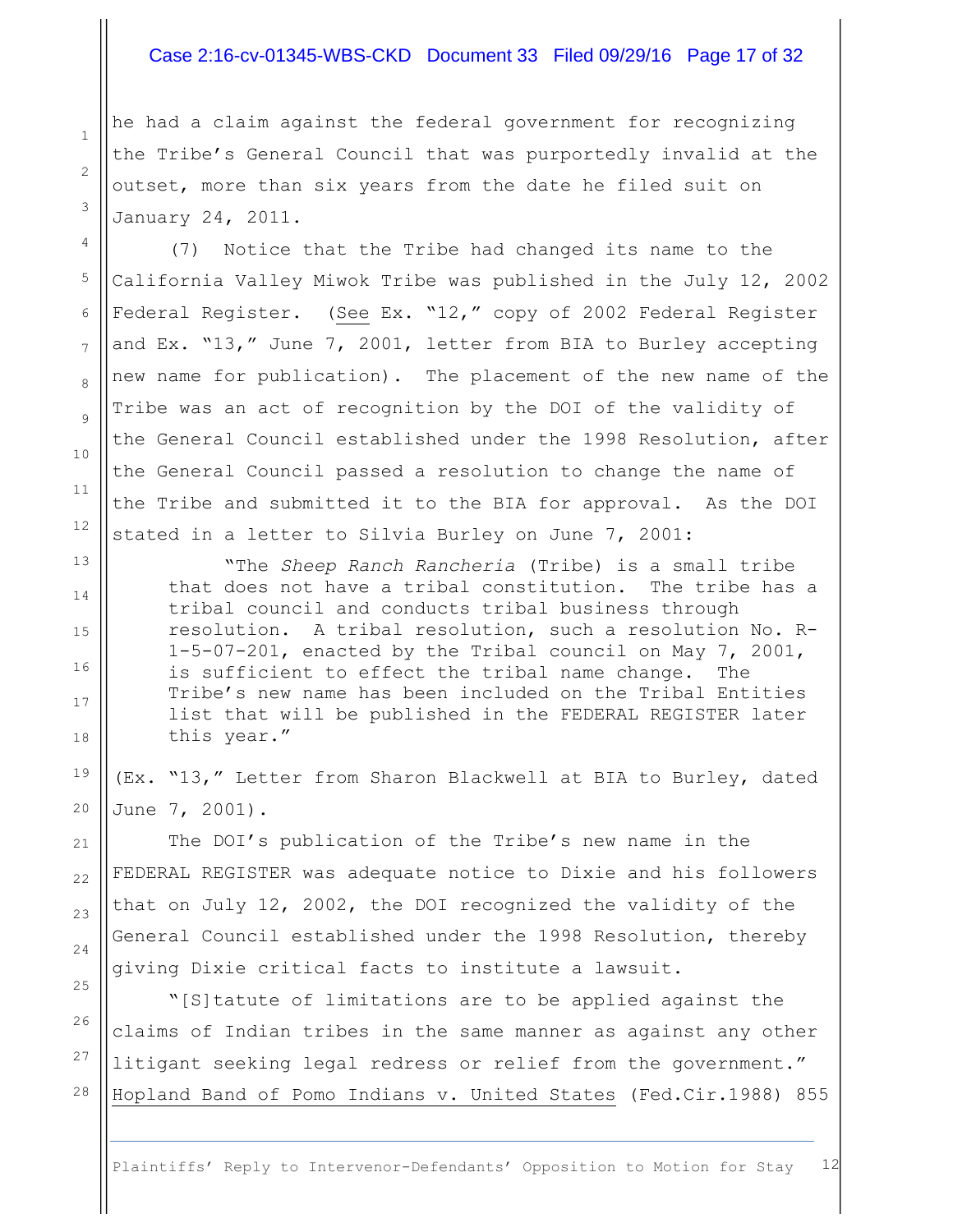#### Case 2:16-cv-01345-WBS-CKD Document 33 Filed 09/29/16 Page 18 of 32

F.2d 1573, 1576; Sissten-Wahpeton Sioux Tribe v. United States  $(9<sup>th</sup> Cir. 1990)$  895 F.2d 588, 592 ("Indian Tribes are not exempt from statute of limitations governing actions against the United States"). Also, [a]ctual knowledge of government action...is not required for a statutory period to commence." Shiny Rock Mining Corp. v. United States (9<sup>th</sup> Cir. 1990) 906 F.2d 1362, 1364. Instead, "[p]ublication in the Federal Register is legally sufficient notice to all interested or affected persons regardless of actual knowledge or hardship resulting from ignorance." Id. Accordingly, the notice published in the Federal Register on July 12, 2002, was adequate to apprise Dixie and his followers that the federal government was acknowledging the validity of the General Council established under the 1998 Resolution. Thus, based on the Federal Register publication alone, a timely action challenging the validity of the 1998 Resolution establishing the General Council should have been filed before July 12, 2008, six years after the 2002 FEDERAL REGISTER publication.

## **B. THE U.S. DISTRICT COURT IMPROPERLY DIRECTED THAT THE AS-IA RECONSIDER HIS 2015 DECISION BASED ON A TIME-BARRED CLAIM**

As indicated, the Burley Faction, as an Intervenor-Defendant in Dixie's federal suit challenging the August 2011 AS-IA's decision, was unable to appeal the U.S. District Court's order granting summary judgment in favor of the Dixie Faction, because the Federal Defendants chose not to appeal and the remand order was not final. As a result, the AS-IA reconsidered its August 2011 decision based on erroneous remand instructions that included an order that the AS-IA address the issue of whether the General Council as established under the 1998 Resolution was valid at the outset, as pled in the Dixie Faction's complaint.

27 28

1

2

3

4

5

6

7

8

9

10

11

12

13

14

15

16

17

18

19

20

21

22

23

24

25

26

The U.S. District Court stated: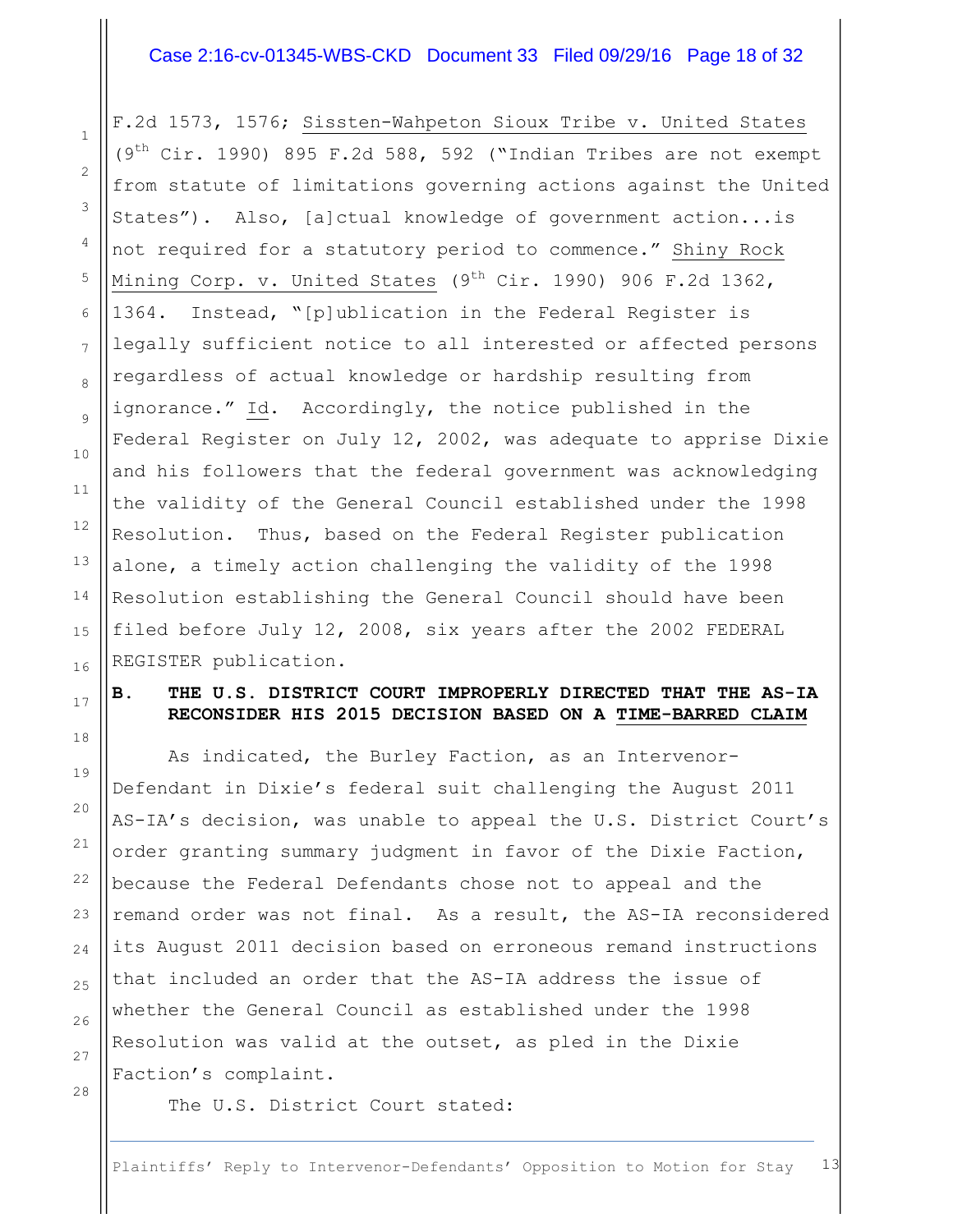#### Case 2:16-cv-01345-WBS-CKD Document 33 Filed 09/29/16 Page 19 of 32

The August 2011 Decision declares: "[t]he [November] 1998 Resolution established a General council form of government, comprised of all adult citizens of the Tribe, with whom the [BIA] may conduct government-to-government relations. AR 002056. Once again, in reaching this conclusion, the Assistant Secretary simply assumes, without addressing, the validity of the General Council...

The Court finds that the August 2011 Decision is unreasonable in light of the facts contained in the administrative record...Before invoking the principle of tribal self-governance, it was incumbent on [the Assistant Secretary] to first determine whether a duly constituted government actually exists...

Here, the August 2011 Decision fails to address *whatsoever* the numerous factual allegations in the administrative record that raise significant doubts about the legitimacy of the General Council. From as early as April 1999, Yakima contested the validity of the Council...

...Accordingly, the Court will remand this issue to the Secretary for reconsideration. (Emphasis added).

California Valley Miwok Tribe v. Jewell (2013) 5 F.Supp.3d 86, 99-101.

However, as stated, the issue of whether the General Council was invalid at the outset was barred by the six-year statute of limitations.

**C. PLAINTIFFS PRESERVED THE STATUTE OF LIMITATIONS ISSUE BEFORE THE U.S DISTRICT COURT IN DIXIE'S FEDERAL ACTION**

On March 26, 2012, the Burley Faction filed a motion to dismiss the Dixie Faction's FAC in the federal action challenging the AS-IA's 2011 Decision. Among other things, the Burley Faction alleged that the Dixie Faction's claims were barred by the six-year statute of limitations, including the claim challenging the validity of the General Council established under the 1998 Resolution. The motion stated in pertinent part as follows:

1

2

3

4

5

6

7

8

9

10

11

12

13

14

15

16

17

18

19

20

21

22

23

24

25

26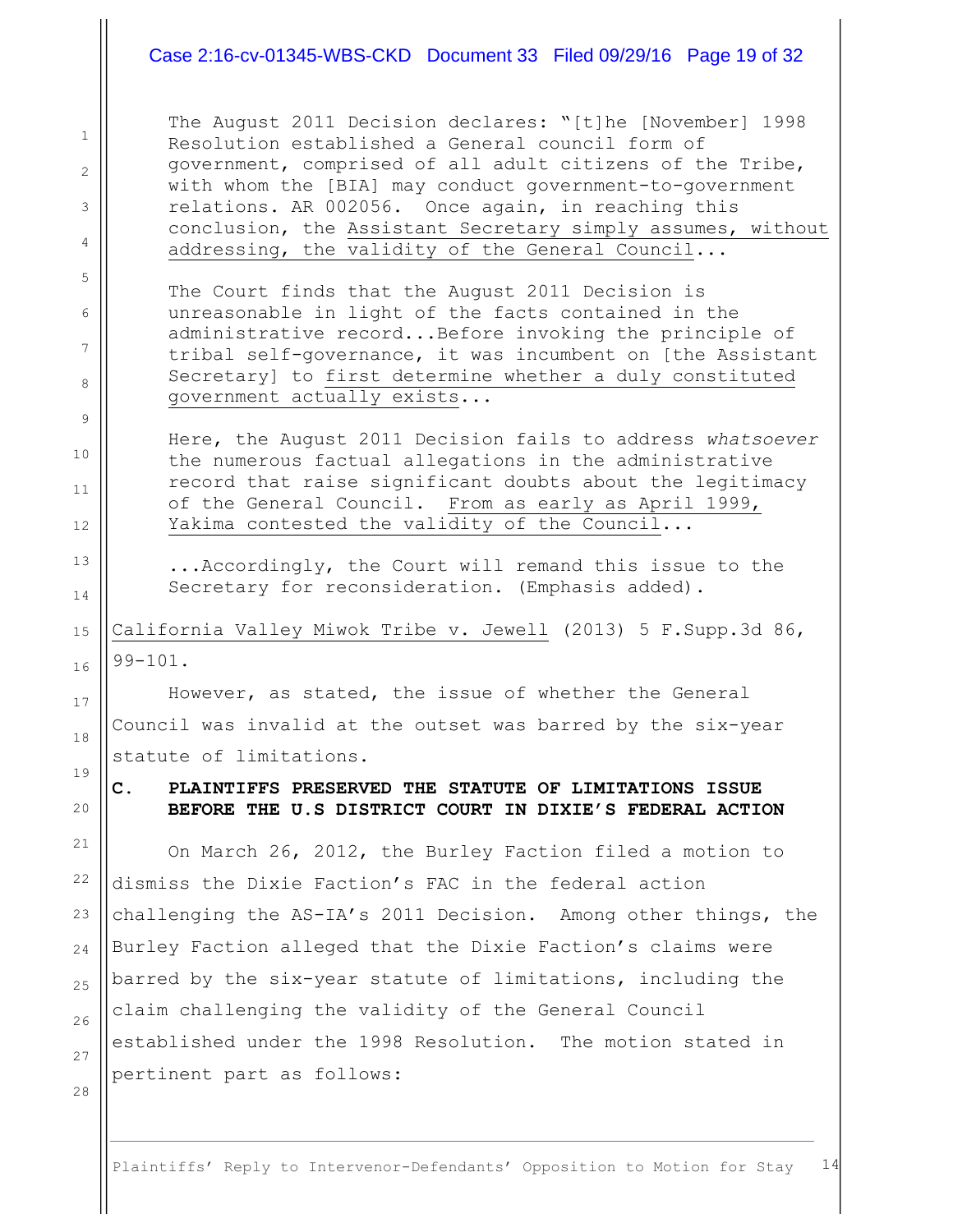#### Case 2:16-cv-01345-WBS-CKD Document 33 Filed 09/29/16 Page 20 of 32

"...Claims which arise under the APA are subject to the statute of limitations governed by 28 U.S.C. §2401(a), which bars civil actions against the United States that are not filed within six years after the right of action first accrues...

\* \* \*

"Plaintiffs' Amended Complaint also very clearly challenges the September 24, 1998 BIA final agency action which first recognized the tribe's five member citizenship and their authority to establish a Tribal government, alleging that the BIA acted 'erroneously'...Neither the Non-Members...nor Mr. Dixie ever challenged the 1998 Final Agency Action. Nor did Plaintiffs challenge subsequent BIA final agency actions issued on February 2000 and March 2000, which reaffirmed the authority of the Tribe's governing body, pursuant to Resolution #GC-98-01, and its five federally recognized members...."

(Ex. "14," PAs in Support of Intervenor-Defendant's Motion to Dismiss, filed 3/26/2012, pages 18-19).

The U.S. District Court's Order denying the motion to dismiss on these grounds was factually and legally erroneous. It stated:

It is true that in February 2000, the Secretary accepted the "General Council...as the governing body of the Tribe," A.R. at 236, and the Dixie Faction could have challenged his determination then. Any such challenge would have been mooted, however, by the Secretary's reversal in February 2005, when he held "the [Bureau] does not recognize any tribal government." Non-Recognition Letter, A.R. at 611. Because the Secretary's decision on review "mark[ed] a 180 degree change of course" by once again recognizing the General Council as the Tribe's government, the Dixie Faction's challenge is timely. Decision Letter, A.R. at 2050.

(Ex. "15," Memorandum Opinion Denying Motion to Dismiss, 9/06/2013, pages 13-14). This conclusion is erroneous. First of all, the February 11, 2005 letter relied upon by the Court states that because the Tribe was at that time not "organized" under the IRA, the BIA did not recognize its governing body, but

26

27

28

1

2

3

4

5

6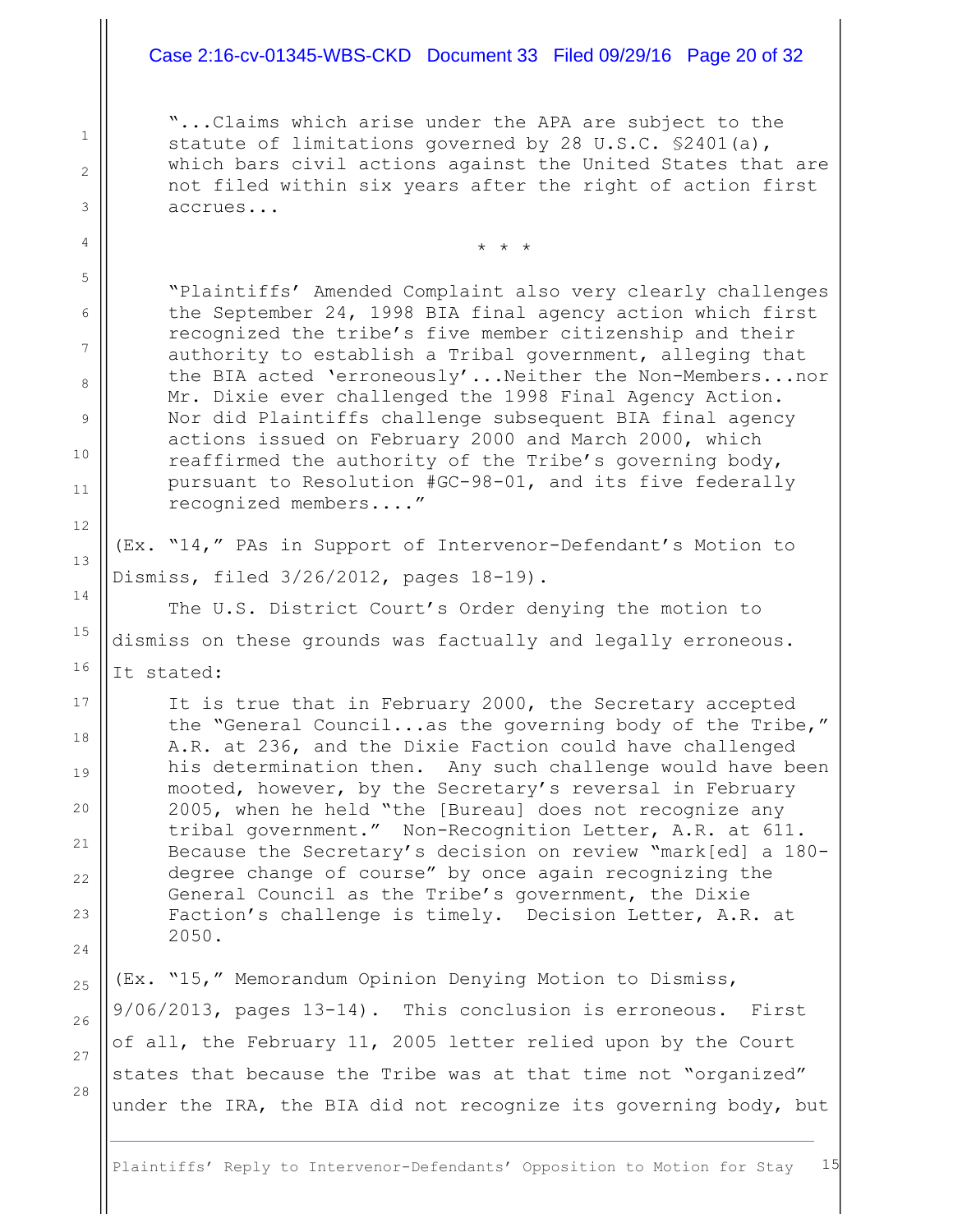#### Case 2:16-cv-01345-WBS-CKD Document 33 Filed 09/29/16 Page 21 of 32

it did "recognize" Silvia Burley as a "person of authority within the California Miwok Tribe." The letter further stated that the BIA would not recognize either Burley or Dixie as "Chairman" of the Tribe, until the Tribe organized itself under the Indian Reorganization Act of 1934 ("IRA"). The BIA was clearly trying to get the Tribe to "re-organize" itself under the IRA, but was continuing to recognize Burley as a person with authority with whom the BIA was at that time conducting government-to-government relations. The letter never stated that the BIA considered the General Council established under the 1998 Resolution to be invalid. Indeed, recognizing Burley as a person of "authority" within the Tribe would seem to contradict that notion, since her authority was derived from the General Council. Thus, the statute of limitations issue was not mooted by the BIA's February 2005 letter.

Secondly, the February 11, 2005 letter did not address the issue of whether the General Council was invalid or not recognized, but simply made passing reference to a letter from the BIA dated March 26, 2004 that indicated the Tribe was not organized, and, because of that, the BIA stated in its February 11, 2005 letter that it therefore could not "defer to any tribal dispute resolution process at [that] time" with respect to the BIA's recognition of Burley as the Tribal Chairperson and the admission of Burley's family as Tribal members.

Third, the AS-IA's 2011 Decision was not a "180-degree change of course" which "once again" "recognize[ed] the General Council as the Tribe's government," as the U.S. District Court characterized it in its Order. Rather, the 2011 Decision made it clear that its "180-degree change of course" was only with respect to its "finding (6)" that stated:

"Under the IRA, as amended, it is impermissible for the Federal government to treat tribes not 'organized' under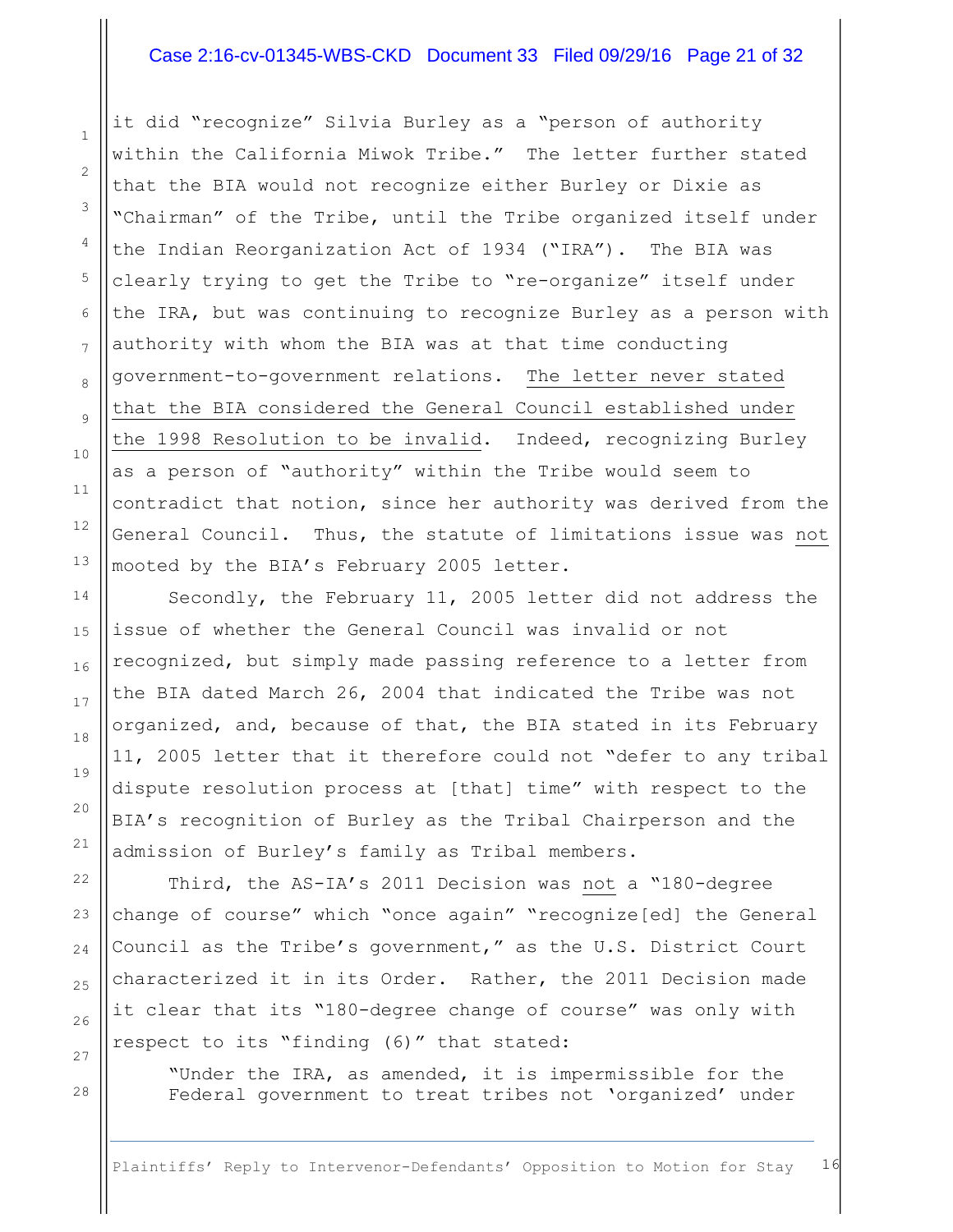#### Case 2:16-cv-01345-WBS-CKD Document 33 Filed 09/29/16 Page 22 of 32

the IRA differently from those 'organized' under the IRA  $(25 \text{ U.S.C. }$  SS  $476(f) - (h))$ ."

(Ex. "16," AS-IA's August 31, 2011 Decision, page 2). Up to that point, the DOI was requiring the Miwok Tribe to "reorganize" itself under the IRA in order for it to be eligible to receive federal benefits. The 2011 Decision further stated:

"I reject as contrary to § 476(h) the notions that a tribe can be compelled to 'organize' under the IRA and that a tribe not so organized can have 'significant federal benefits' withheld from them. Either would be a clear violation of 25 U.S.C. § 476(f)."

(Ex. "16," AS-IA's August 31, 2011 Decision, page 6). This different (180 degree) policy direction was that the BIA should no longer require the Tribe to re-organize its governing body under the IRA, in order to be eligible to receive federal benefits, including P.L. 638 federal contract funding. The "policy" was not whether the General Council was to be recognized as a valid governing body or whether it was invalid at the outset, as the Court was suggesting.

Dixie's claim that the General Council established under the 1998 Resolution was invalid at the outset was time-barred, and the Burley Faction's motion to dismiss this claim should have been granted. Instead, the Court allowed this time-barred claim to proceed against the federal government and improperly ordered the AS-IA to re-evaluate on remand whether the 1998 Resolution establishing the General Council was invalid at the outset.

# 24 25

1

2

3

4

5

6

7

8

9

10

11

12

13

14

15

16

17

18

19

20

21

22

23

26

27

28

## **D. THE ISSUE OF THE VALIDITY OF THE 1998 RESOLUTION ESTABLISHING THE GENERAL COUNCIL WAS NEVER REFERRED TO THE AS-IA FOR REVIEW BY THE INTERIOR BOARD OF INDIAN APPEALS**

The issue the Interior Board of Indian Appeals ("IBIA") referred to the AS-IA for resolution was limited to an "enrollment dispute," i.e., whether the BIA could force the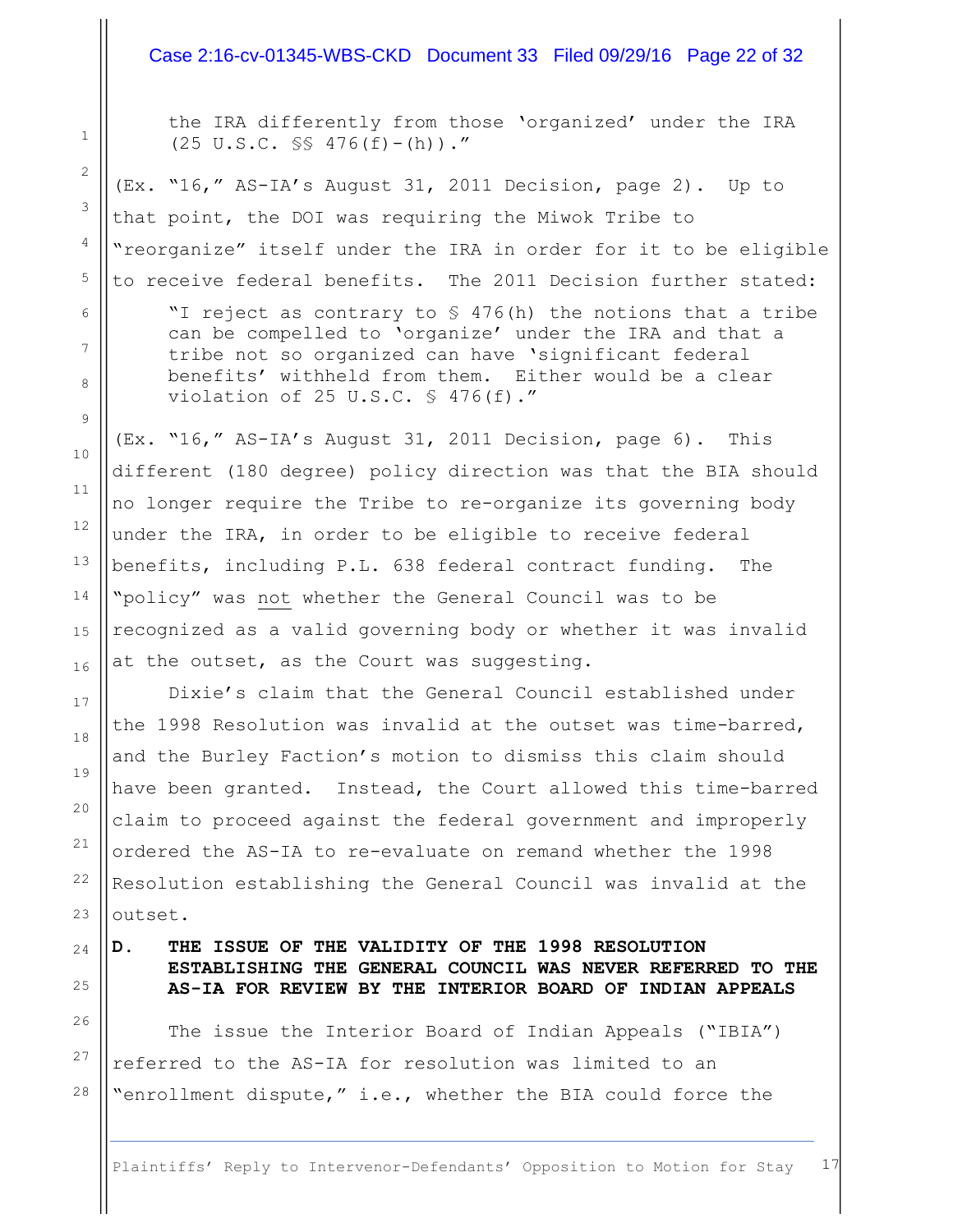#### Case 2:16-cv-01345-WBS-CKD Document 33 Filed 09/29/16 Page 23 of 32

1

2

3

4

5

6

7

8

9

10

11

12

13

14

15

16

17

18

19

20

21

 $22$ 

23

24

25

26

27

28

Tribe to organize under the IRA and convene a "general council" meeting without the Tribe's consent and have non-members in the surrounding community participate in that "re-organization." Ex. "17," California Valley Miwok Tribe v. Pacific Director, BIA (01/28/2010) 51 IBIA 103, 120. As stated, the BIA was forcing this issue, not because it felt the General Council was invalid at the outset, but rather because it felt the Tribe could not qualify for federal benefits without being re-organized under the IRA. The IBIA did not refer any issue concerning the validity of the General Council. It referred this "enrollment" dispute to the AS-IA because the IBIA lacked jurisdiction to decide that issue. It stated:

"...In this appeal, Burley contends that BIA exceeded its authority in determining who would constitute the 'greater tribal community,' or class of 'putative members,' and in deciding that they could participate as part of a 'general council' meeting of the Tribe, to decide membership and organizational issues.

"As evidenced by the decisions of the Superintendent and the Regional Director, and the public notices published by BIA in 2007, BIA apparently has decided to create a base roll of individuals who satisfy criteria that BIA has determined to be appropriate and who will be entitled to participate—effectively as members (albeit in a somewhat undefined capacity)—in a 'general council' meeting of the Tribe to organize the Tribe. Although the facts of this case render BIA's decision far from a typical enrollment adjudication, we conclude [...], in substance, that is what it is. Whether or not some or all of the individuals BIA would determine, under the Decision, to be 'putative members' of the Tribe will ultimately be enrolled, BIA's determination of their 'putative membership' apparently will effectively 'enroll' them as members of the 'general council' that is to meet. And that general council, as apparently envisioned by BIA, will have the authority to determine permanent membership criteria.

"Understood in the context of the history of this Tribe, and BIA's dealings with the Tribe since approximately 1999, **this case is properly characterized as**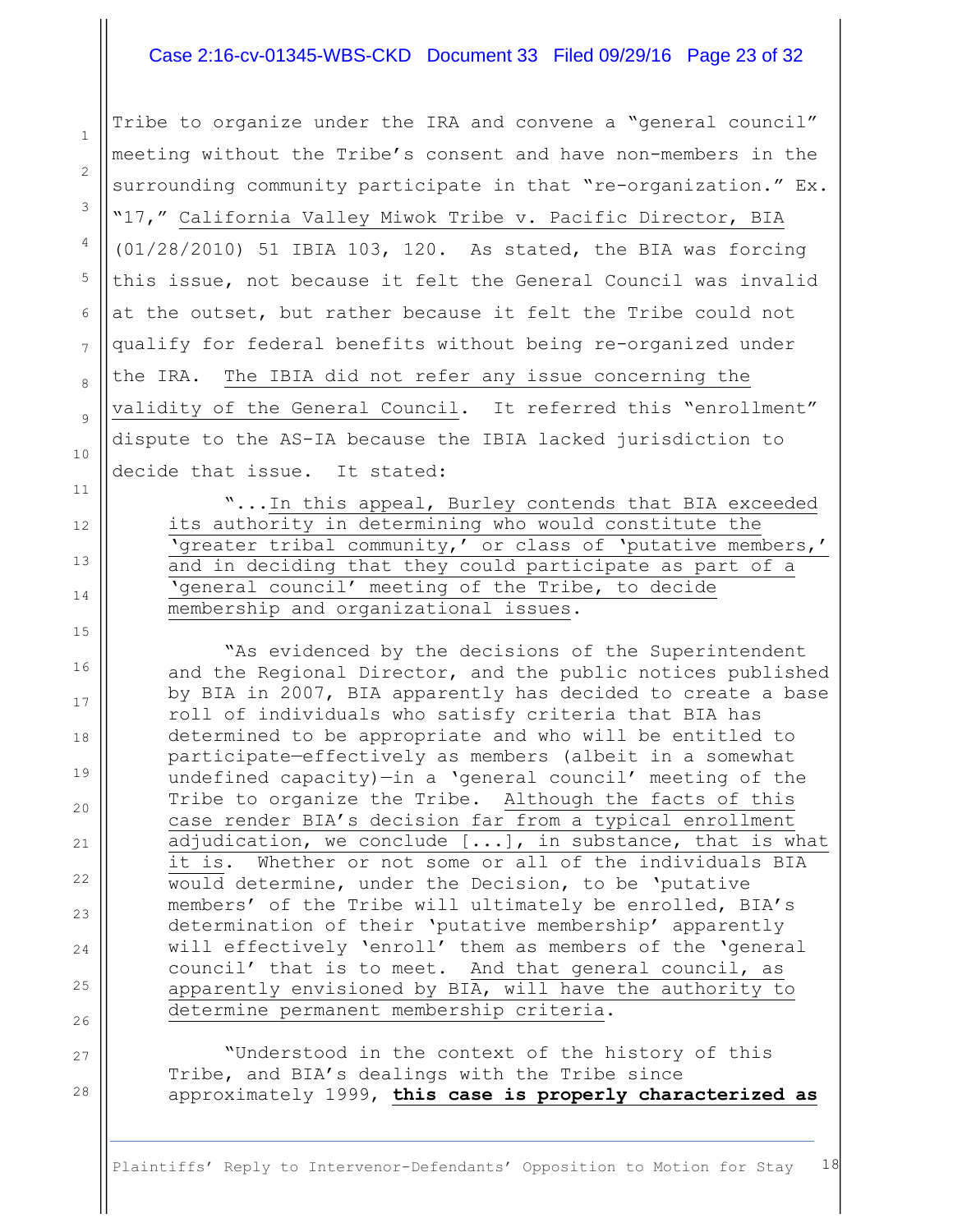## Case 2:16-cv-01345-WBS-CKD Document 33 Filed 09/29/16 Page 24 of 32

**an enrollment dispute**...Because the Board lacks jurisdiction to adjudicate tribal enrollment disputes, we dismiss this claim and refer it to the Assistant Secretary." (Emphasis added).

51 IBIA at 120-121.

In the same way the AS-IA observed as undisputed that the Tribe was a federally-recognized Tribe (AS-IA August 31, 2011 Decision, page 1), the AS-IA in his August 2011 Decision observed as undisputed the fact that the Tribe "operates under a General Council form of government, pursuant to Resolution #CG-98-01." (Id. at page 2). Whether the General Council was invalid at the outset was not referred to him for resolution. Nor could it have been, because **Burley was not disputing that**  issue in her appeal before the IBIA. Nor was the BIA. As stated, the issue first came up when Dixie, not Burley, raised it in his January 24, 2011 complaint he filed in federal court challenging the AS-IA's December 22, 2010 Decision, and again on October 17, 2011, when he challenged the August 31, 2011 AS-IA's Decision.

Accordingly, it was improper and erroneous for the AS-IA to entertain and decide that issue in his December 30, 2015 Decision.

## **E. THE 2015 DECISION ERRONEOUSLY CONCLUDED THAT THE 1998 GENERAL COUNCIL WAS ESTABLISHED MERELY TO "***MANAGE THE PROCESS* **"OR REORGANIZING THE TRIBE"**

In his 2015 Decision, the AS-IA concluded that the 1998 Resolution establishing the General Council was enacted merely to "*manage the process* of re-organizing the Tribe." (2015 Decision, page 5). The AS-IA used this erroneous statement to justify its further determination that the Tribe was required to re-organize under the IRA with the participation of non-members ("putative members") in the surrounding community, all in opposition to the determinations made by the previous AS-IA in

13

14

15

16

17

18

19

20

21

22

23

24

25

26

27

28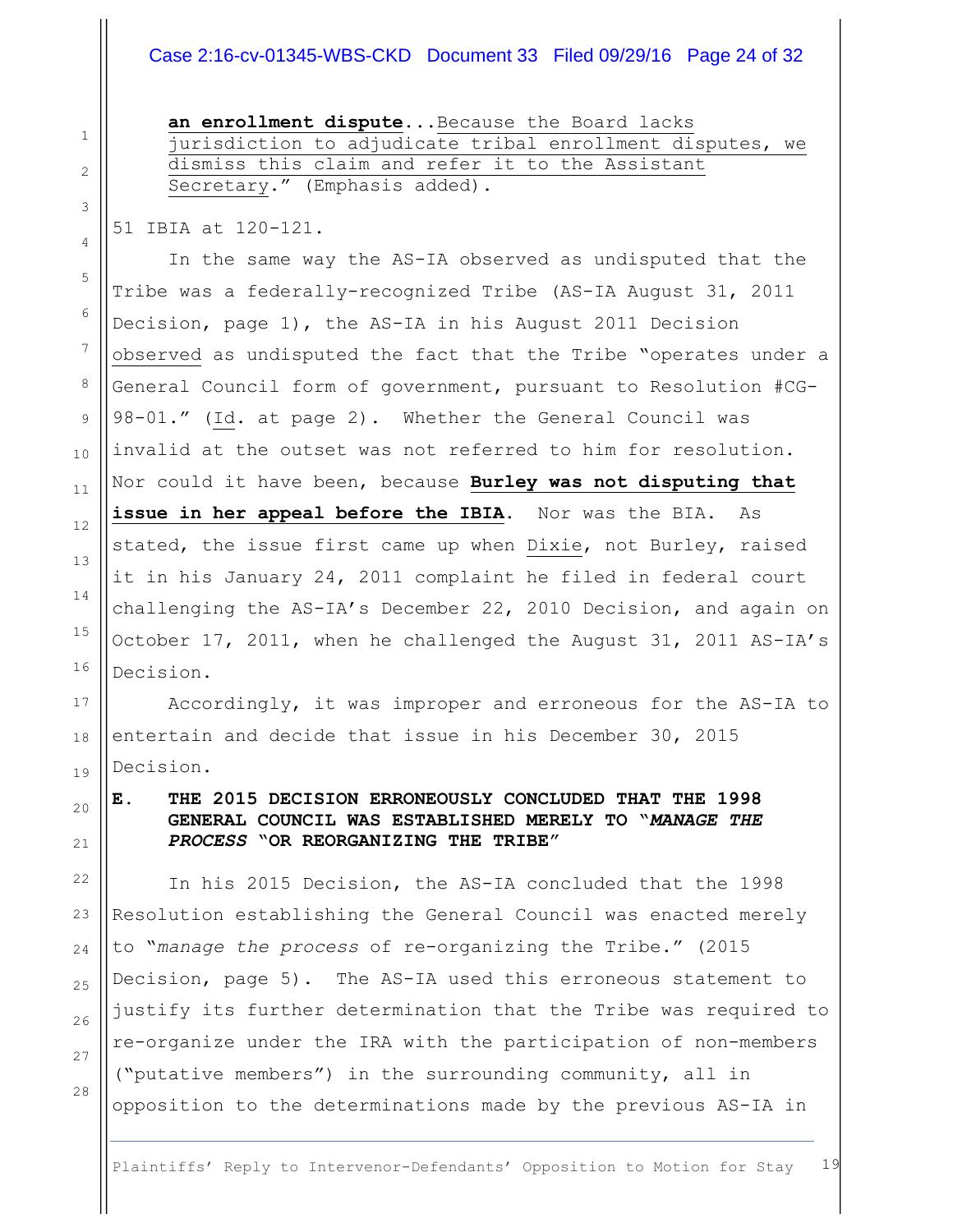#### Case 2:16-cv-01345-WBS-CKD Document 33 Filed 09/29/16 Page 25 of 32

his August 2011 Decision. In truth and fact, nowhere in the 1998 Resolution is there any mention that it was established to "manage the process of re-organizing the Tribe."

While the Tribe had the option of re-organizing under the IRA, and the record reflects the Tribe pursued that option for a while but decided against it, the 1998 Resolution clearly provides that it "establishe[d] a General Council to serve as the governing body of the Tribe." (Page 2 of Resolution). It was not established to "manage the process of reorganizing the Tribe" under the IRA. Indeed, the title of the Resolution clearly states:

"ESTABLISHING A GENERAL COUNCIL TO SERVE AS THE GOVERNING BODY OF THE SHEEP RANCH BAND OF ME-WUK INDIANS"

(Ex. "9," Resolution #GC-98-01, page 1). If, pursuant to 25 U.S.C. § 476(h), the Tribe is not required to "organize" under the IRA, and the Tribe decides not to pursue that option, then the General Council remains as the governing body of the Tribe. As stated in the 1998 Resolution:

"**RESOLVED**, That the General Council shall exist until a Constitution is formally adopted by the Tribe and approved by the Secretary of the Interior or his authorized representative, unless this resolution is rescinded through subsequent resolution of the General Council." (Emphasis added).

(Ex. "9," Resolution #GC-98-01, page 3).

In addition, the BIA initially suggested the Tribe operate either as a General Council or an Interim Tribal Council, but the Tribe chose the first option, strongly suggesting that it did not want to be tied to the idea of having to re-organize under the IRA if it later decided against it. (Ex. "18," BIA letter to Dixie, dated September 24, 1998, pages 2-3). Indeed, the Tribe ultimately chose to simply operate as a General Council outside the IRA, and that's where the trouble began with

28

1

2

3

4

5

6

7

8

9

10

11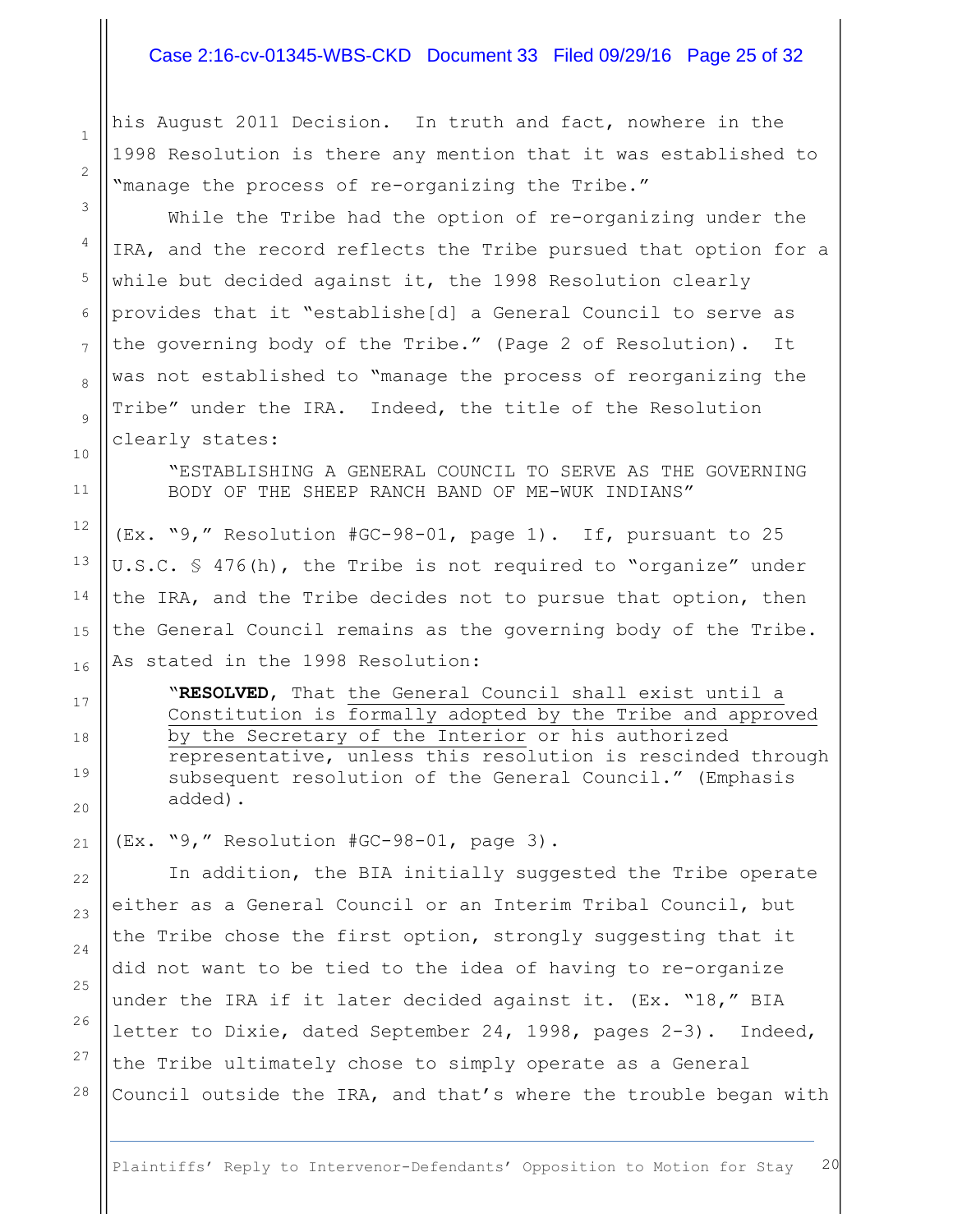#### Case 2:16-cv-01345-WBS-CKD Document 33 Filed 09/29/16 Page 26 of 32

the BIA later trying to force the Tribe to re-organize under the IRA.

## **F. THE 2015 DECISION INCORRECTLY CONCLUDES THAT PRIOR FEDERAL COURT DECISIONS HAVE HELD THAT THE TRIBE'S MEMBERSHIP IS LARGER THAN FIVE MEMBERS AND HAS MISCONSTRUED THE HISTORY OF THE CALIFORNIA RANCHERIAS**

The 2015 Decision states that "[a]ll of the Federal court decisions examining the CVMT dispute make clear that the Tribe is not limited to five individuals." (Page 3 of AS-IA December 30, 2015 Decision). This is inaccurate.

No federal court decision involving the Tribe directly addressed the issue of whether the Tribe's membership consists of five members and whether the General Council is the duly constituted government of the Tribe. Indeed, the U.S. District Court remanding the AS-IA's 2011 Decision for reconsideration made the same observation. In rejecting the Dixie Faction's argument that collateral estoppel bars the Secretary from recognizing the General Council, the Court observed in a footnote as follows:

...*CVMT I* and *CVMT II* do not share the same contested issue with this case. (citation). The only issue before the courts *CVMT I* and *CVMT II* was whether the Secretary had the authority to refuse to approve a constitution submitted under IRA  $\frac{1}{5}$  476(h)(1). The courts did not directly address the issues raised here, namely whether the Tribe's membership consists of five members and whether the General Council is the duly constituted government of the Tribe...

5 F.Supp.3d at 101, fn. 15. The U.S District Court remanding the 2011 Decision for reconsideration merely criticized the AS-IA for simply assuming that the Tribe consists of five members, but made no ruling or holding itself that it was. 5 F.Supp.3d at 99 ("...rather than simply assume that the Tribe consists of five members, the Assistant Secretary was required to first determine whether the membership had been properly limited to

27

28

1

2

3

4

5

6

7

8

9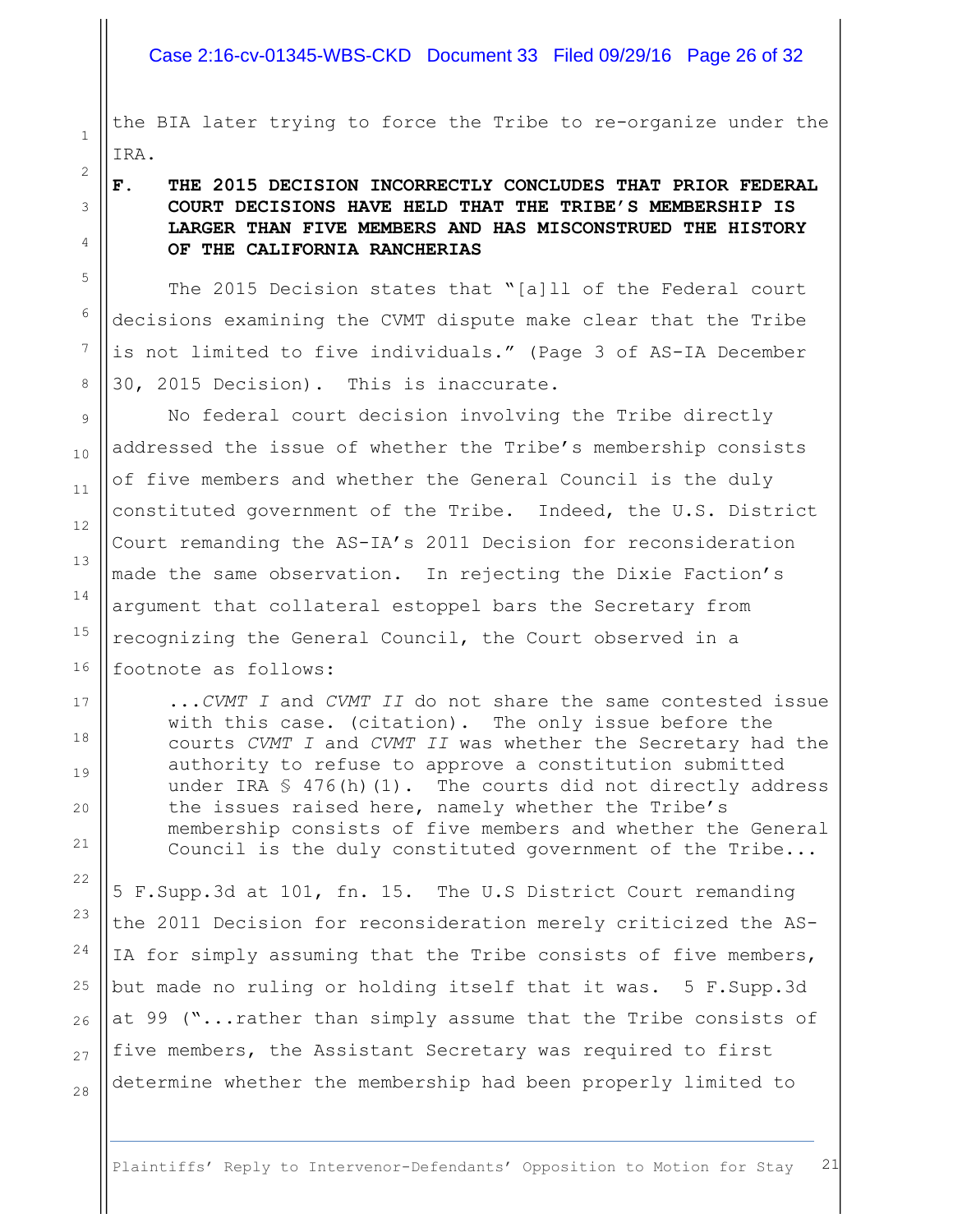#### Case 2:16-cv-01345-WBS-CKD Document 33 Filed 09/29/16 Page 27 of 32

these five individuals"). Thus, no Court has ever held that the Tribe includes more than five members.

1

2

3

4

5

6

7

8

9

10

11

12

13

14

15

16

17

18

19

20

21

22

23

24

25

26

27

28

In addition, the AS-IA recounted an inaccurate history of the California Rancherias to further support its erroneous conclusion that the Tribe is not limited to five members. It stated without any evidentiary support as follows:

"When a parcel on a Rancheria came available, BIA would assign the land to such a non-resident Indian who was associated with the band, if possible...Thus, such associated band Indians who were non-residents were potential residents. And since membership in an unorganized Rancheria was tied to residence, potential residents equated to potential members."

(Ex. "19," AS-IA's December 30, 2015 Decision, page 4). There has never been an occasion where the BIA has determined that the membership lists of unorganized California Rancherias should be culled from "potential residents," and neither the AS-IA nor the Dixie Faction can provide evidence of such instances.

In most instances, the California Rancherias were terminated by the Rancheria Termination Act, i.e., P.L. 85-671. Thereafter, many unorganized Rancherias sought restoration of their status as federally recognized tribes through litigation. In those instances, following restoration of these Rancherias through stipulated judgments, the BIA looked to the *actual* residents and relied on distributee lists created during the termination period as the most accurate representation of the active members of a particular tribe and determined that only those individuals were entitled to participate in the tribes' reorganization. See Stipulated Judgment, Paragraph 6, Wilton Miwok Rancheria v. Salazar (N.D.Cal. June 8, 2009) No. C-07- 02681, Dkt. 61 (stipulation between the United States and the Wilton Miwok Rancheria that "the initial tribal organization of the Tribe shall be a General Council consisting of all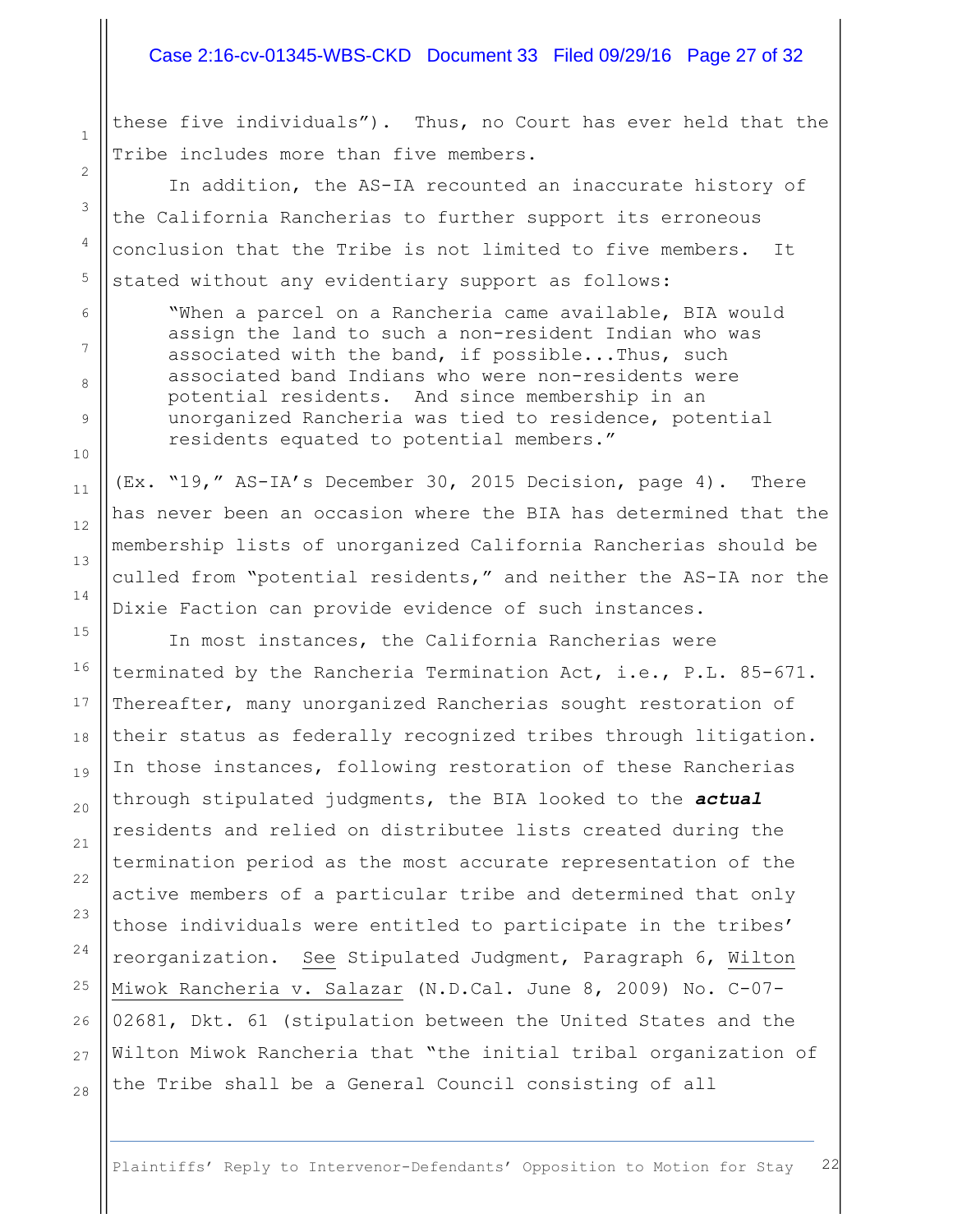#### Case 2:16-cv-01345-WBS-CKD Document 33 Filed 09/29/16 Page 28 of 32

distributes and dependent members listed in the Distribution Plan...."); Alvarado v. Table Mountain Rancheria (N.D.Cal. July 28, 2005) 2005 WL 1806368, at \*1 (noting that the restoration of the Table Mountain Rancheria involved reference to "Indians named in the distribution plan of the assets of the Table Mountain Rancheria and their successors in interests"), *aff'd on other grounds*, (9th Cir. 2007) 509 F.3d 1008; Alan-Wilson v. Sacramento Area Dir. (1997) 30 IBIA 241, 255 (concluding that the individuals entitled to participate in the organization of the Cloverdale Rancheria was based on the list of distributees and the distributees' lineal descendants). These cases show that when the BIA has had to determine who is eligible to reorganize a tribe, it has looked to the distribute list reflecting actual residence on the Rancheria—as a reliable record to determine membership. There is no legal basis whatsoever—in the case of terminated tribes or tribes that maintained federal recognition—for treating *potential* residents as members for purposes of reorganization as the AS-IA's 2015 decision states.

Accordingly, the AS-IA relied upon these inaccurate facts to support its erroneous conclusion that the Tribe is not limited to five members.

**G. THE "ELIGIBLE GROUP SYSTEM" IMPROPERLY FORCES THE TRIBE TO "RE-ORGANIZE"**

The AS-IA's 2015 Decision establishing the novel "Eligible Group" system creates a system contrary to federal precedent and the requirements of the IRA that equates potential membership with actual membership.

When Burley and her family were adopted into the Tribe by Dixie, their enrollment changed their status from individuals with Miwok ancestry to members of a small tribe. In fact, the 2015 Decision recognizes that at the time of the Burley family's

28

1

2

3

4

5

6

7

8

9

10

11

12

13

14

15

16

17

18

19

20

21

 $22$ 

23

24

25

26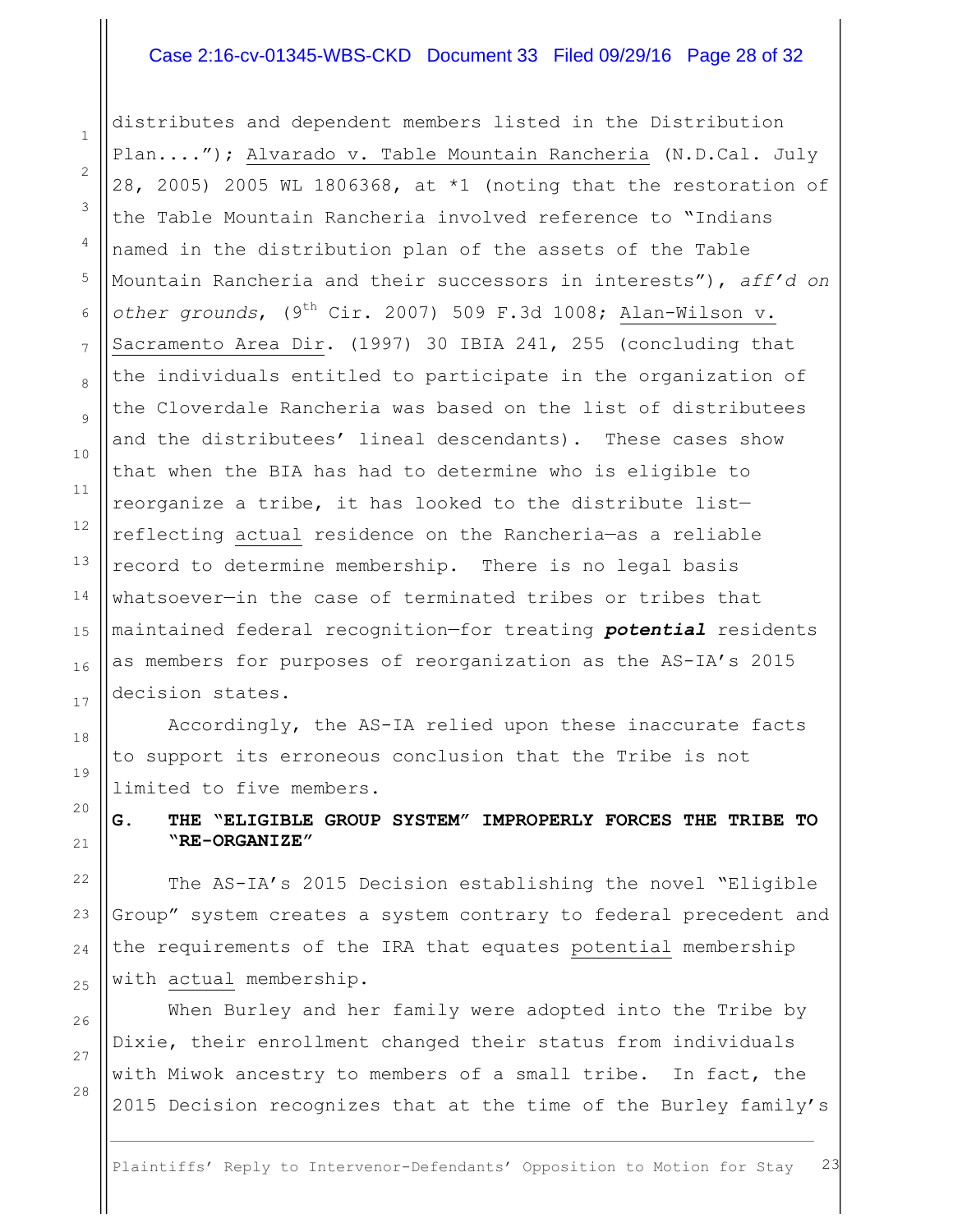## Case 2:16-cv-01345-WBS-CKD Document 33 Filed 09/29/16 Page 29 of 32

enrollment the Tribe was suffering from the effects of a "dwindling tribe." (Ex. "19," AS-IA's December 30, 2015 Decision, page 4, fn. 20). Inexplicably, the 2015 Decision rejects the 1998 Resolution establishing the General Council on the purported ground that "the people who approved the 1998 Resolution...are not the majority of those eligible to take part in the reorganization of the Tribe." (Id. at page 5). The 2015 decision then erroneously creates an "Eligible group" system to facilitate the reorganization of the Tribe that includes a larger pool of eligible people based not upon membership, but based upon descent, contrary to well established Indian law.

To be sure, the purported "Eligible group" system improperly places persons with only Miwok ancestry on par with enrolled members. See Santa Clara Pueblo v. Martinez (1978) 436 U.S. 49, 55-56, 72, fn. 32. It also violates the provisions of 25 U.S.C. § 476(f) and (h), because it forces the Tribe to reorganize under the IRA in order to receive federal benefits.

#### **IV.**

## **PLAINTIFFS HAVE SHOWN THEY ARE LIKELY TO SUFFER IMMINENT AND IRREPARABLE HARM ABSENT A STAY**

The Dixie Faction argues that Plaintiffs here will not suffer any imminent an irreparable harm so as to warrant a stay of the 2015 Decision. This contention is without merit.

The fact that the AS-IA's 2011 decision was stayed by its own terms cuts against the Dixie Faction's argument. The Dixie Faction had already sued the federal government challenging the 2011 Decision when the AS-IA's Decision came down, because the Dixie faction had sued over the AS-IA's December 22, 2010 Decision, which was withdrawn. In light of that pending litigation, the AS-IA incorporated a stay of his own decision "pending resolution of the litigation in the District Court for the District of Columbia." (Ex. "16," AS-IA's August 31, 2011

1

2

3

4

5

6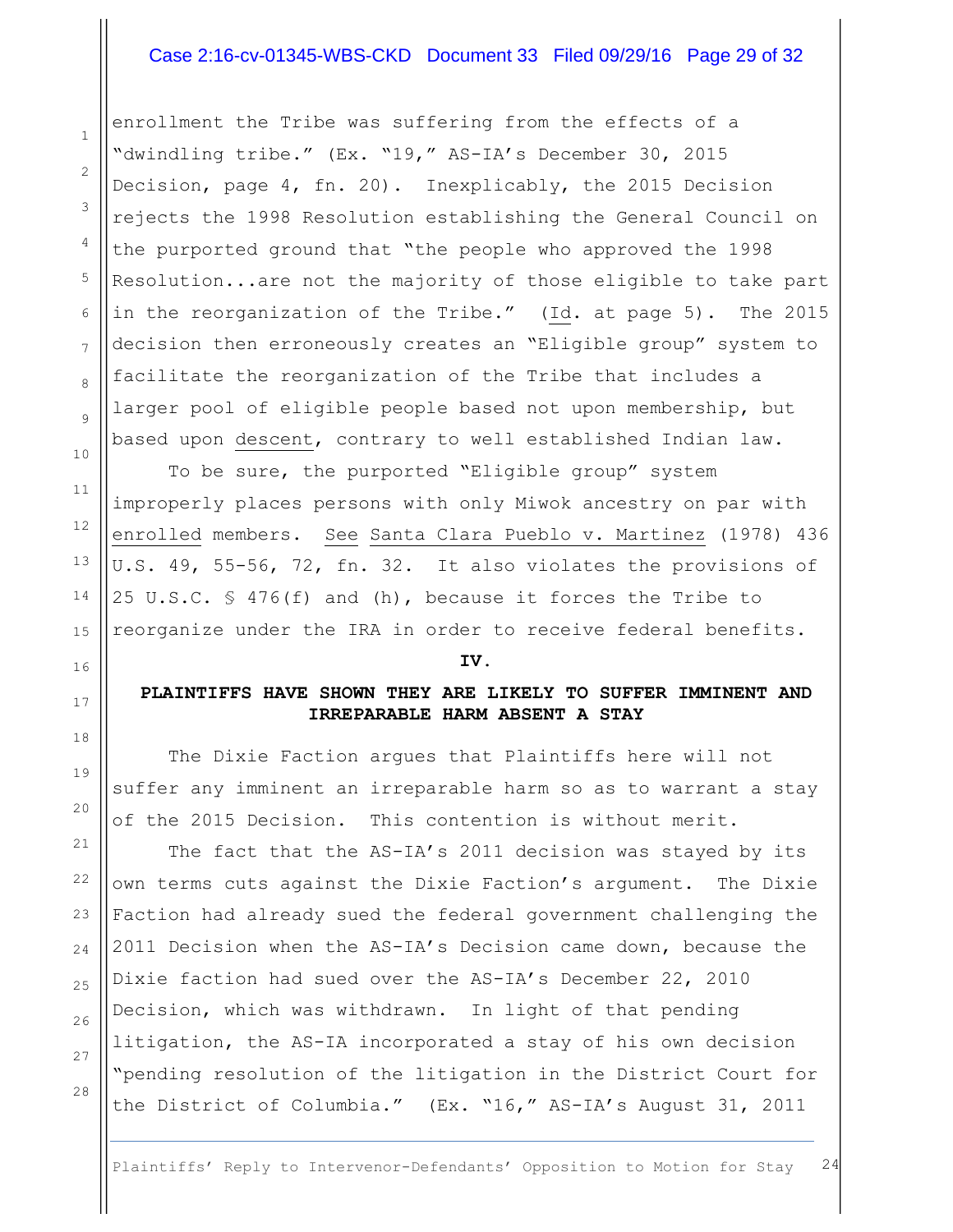#### Case 2:16-cv-01345-WBS-CKD Document 33 Filed 09/29/16 Page 30 of 32

Decision, page 8). There is no reason why the Court should not do the same here. The issues are the same. The AS-IA reversed its position, and now the Plaintiffs are challenging that decision and requesting that the AS-IA's 2011 Decision be reaffirmed as the correct one.

As stated, the California Gambling Control Commission ("the Commission") has been paying out but withholding certain quarterly payments of Revenue Sharing Trust Fund ("RSTF") money for the Tribe. Presently, the RSTF payments being withheld exceed \$13 million. The AS-IA's 2015 Decision provides that the Dixie Faction may submit additional evidence that their proposed 2013 Constitution was validly ratified and that adequate notice was given to others in the surrounding community to participate in the re-organization of the Tribe. Once the BIA accepts the Dixie Faction's proposed Constitution, the Dixie Faction will use that to get the Commission to release the RSTF payments to them, despite the fact that this lawsuit is presently challenging the AS-IA's 2015 Decision.

The Dixie Faction contends that if the BIA approves the Dixie Faction's proposed Constitution, the Plaintiffs can always administratively appeal that agency action. This contention is without merit, and skirts the issue. The Plaintiffs should not be strapped with the burden of battling two fronts. A stay will prevent that from ever occurring and allow the parties to resolve the issue here instead. If the Court grants the relief sought by the Plaintiffs, there will be no administrative appeal, because the BIA will not be authorized to approve the Dixie Faction's Constitution and allow that faction to take control of the Tribe.

The Dixie Faction's argument against a stay is premised on the erroneous assumption that it is the recognized, controlling governing body of the Tribe. However, that decision has not yet

Plaintiffs' Reply to Intervenor-Defendants' Opposition to Motion for Stay 25

1

2

3

4

5

6

7

8

9

10

11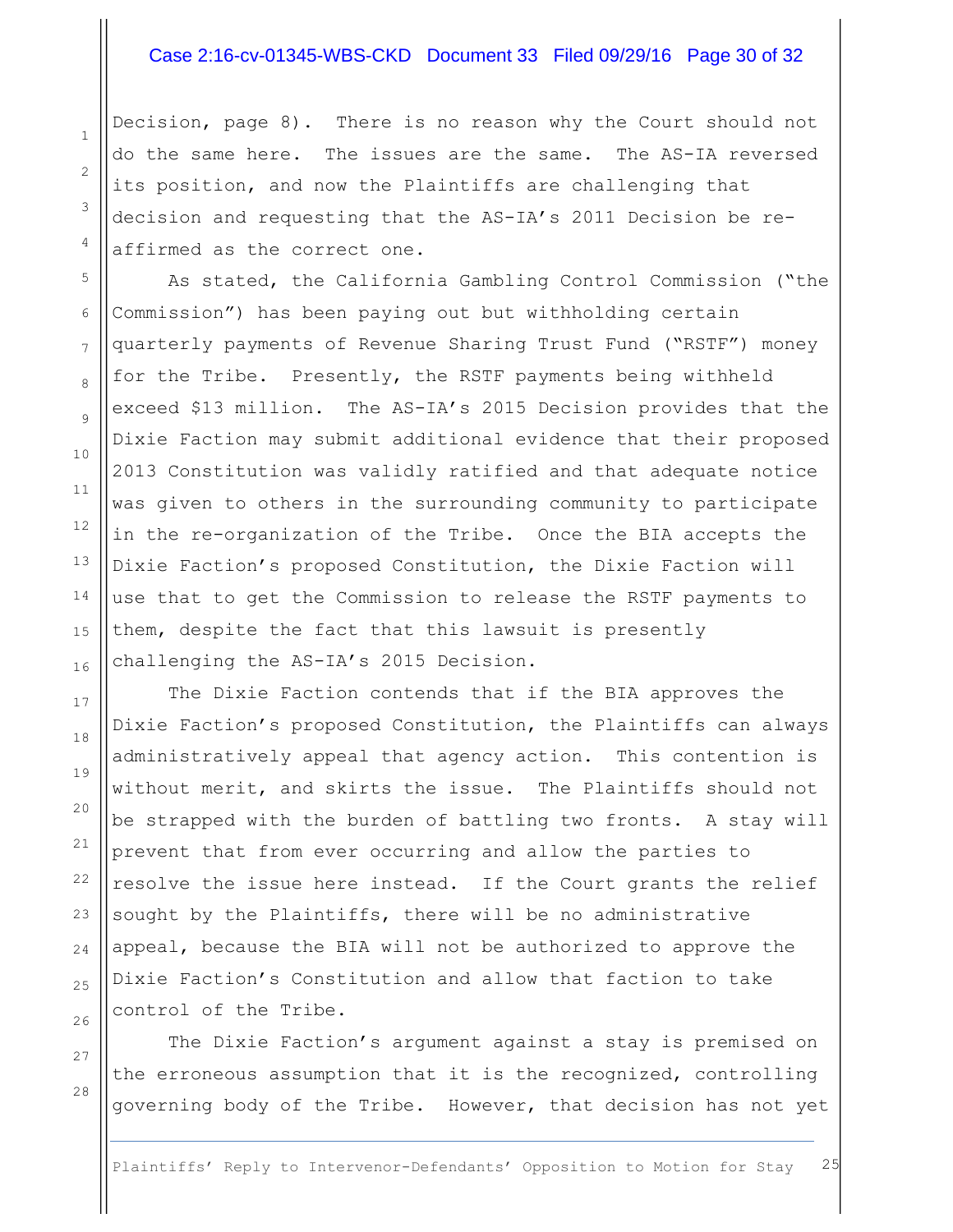#### Case 2:16-cv-01345-WBS-CKD Document 33 Filed 09/29/16 Page 31 of 32

been made. For example, if the RSTF payments (over \$13 million) are released to the Dixie Faction, and the AS-IA's 2015 Decision is reversed, the money will be irretrievably lost. It is unlikely the Dixie Faction will ever return those funds to the Tribe. This was the position the Dixie Faction took in its Complaint challenging the AS-IA's December 22, 2010 Decision (which the AS-IA reaffirmed in his August 2011 decision). Dixie alleged:

"The December 22 Decision, if upheld, could provide a basis for allowing Burley to divert funds held in trust for the Tribe by the State of California...

"In 2005, the Commission ceased distribution of the State Funds to Burley...Burley has filed litigation in California Superior Court, seeking to compel the Commission to resume distribution of the State Funds to her, including approximately \$6.6 million of the State Funds that the Commission has withheld since 2005...Burley seeks to introduce the December 22 Decision as evidence that she is entitled to receive the State Funds.

"If Burley receives the State Funds, Chief Dixie and the members of the Tribal Council will be denied the benefit of the State Funds, because the State of California has no control over the use of the State Funds once they are paid to the Tribe...."

(Ex. "20," Original Complaint filed by Dixie Faction, dated January 24, 2011, paragraph 64, pages 20-21). For the same reasons alleged by the Dixie Faction in the prior federal suit, the Plaintiffs will also suffer irreparable harm.

The Dixie Faction has plans to use the RSTF money earmarked for the Tribe to build a Casino under the control of a person by the name of Chadd Everone, a non-Indian, who purports to be the "deputy" of the Dixie Faction and Yakima Dixie. (See Ex. "21," Appointment of Chadd Everone as Deputy, dated December  $12$ , 2003). For example, a document from Yakima Dixie's files, entitled "Bridge-Loan Agreement & Prospectus," shows that the

1

2

3

4

5

6

7

8

9

10